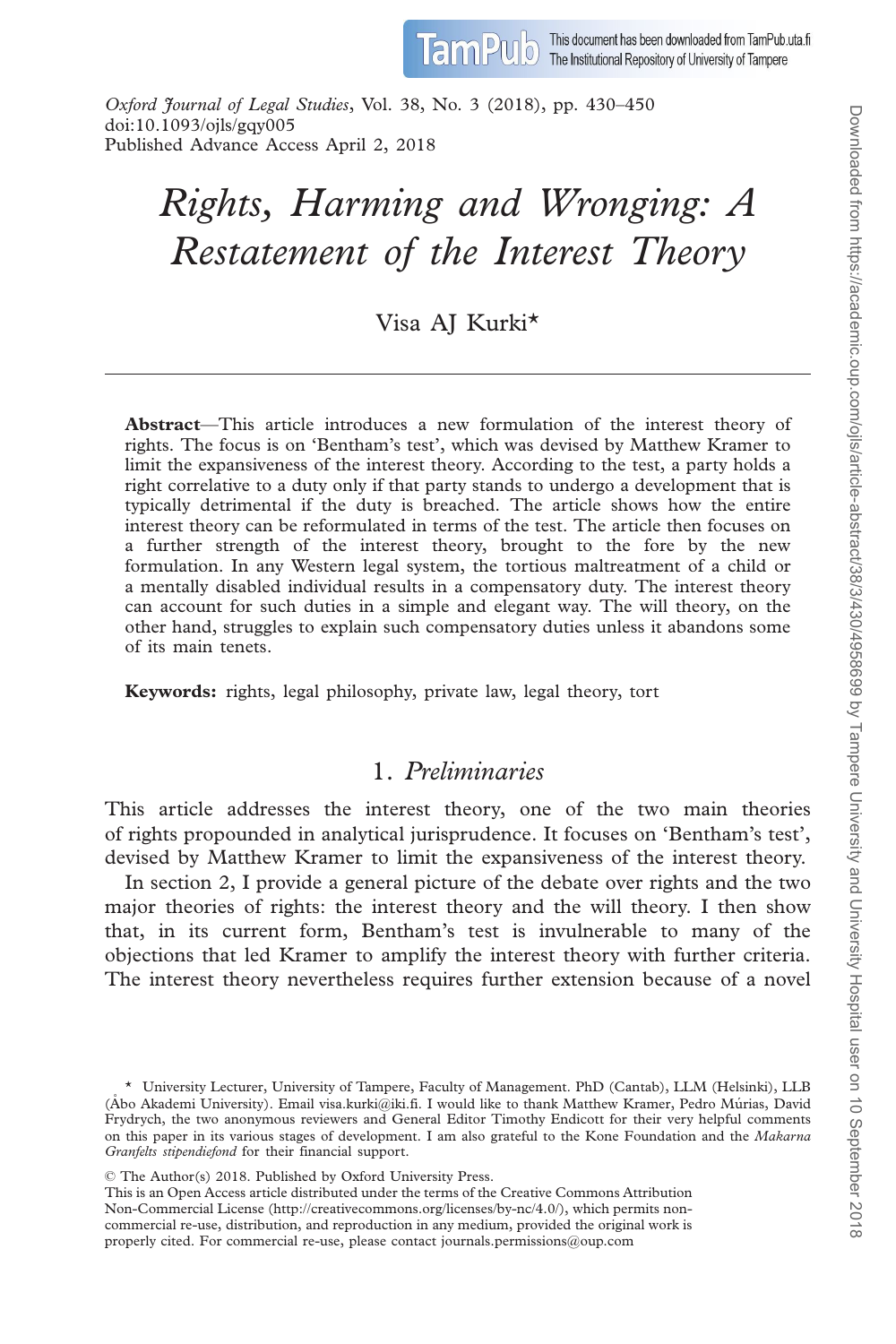objection. Having refined the test, I propose that the whole of the interest theory can, in fact, be explicated in terms of Bentham's test.

In section 3, I focus on a further strength of the interest theory that the new formulation brings to the fore: the interest theory brings together rights, harm and wronging in an attractive and simple manner.

# 2. Refining the Interest Theory of Rights

In this section, I introduce a new formulation of the interest theory of rights. I will begin with a methodological discussion of the 'debate over rights' and outline what rights theorists generally view as touchstones of success for their respective theories. I will then present the main features of Kramer's interest theory and argue for a new, streamlined version of that theory.

#### A. The Debate over Rights: A Methodological Discussion

The debate over rights can be said to concern the nature of rights and right holding. However, this characterisation must be qualified in at least two ways. First, legal rights—which are the focus of this article—are not natural kinds, like atoms and molecules. Rather, they are artefacts that exist mainly as products or components of another artefact, law. Secondly, analysis reveals that the word 'right' is clearly used in different senses, and none of the prominent theories of rights manages to capture all of these senses. Even the widely endorsed claim that all rights would involve correlative duties in some way or other does not underlie all common meanings of 'right'. For instance, so-called bills of rights contained in constitutional and human rights instruments often render the legislature unable to pass certain kinds of laws. In an ordinary case, the legislature is not *prohibited* from passing laws that violate any of the enumerated rights—the legislators are not, for instance, normally subject to legal sanctions should a bill they voted for be deemed unconstitutional. Rather, the bill is simply null and void.

Rights theorists are generally aware of the two issues just mentioned. The theorists usually recognise the heterogeneous usages of 'right'. What they then set out to do can very crudely be divided into two phases: the 'dissective' phase and the 'reconstructive' phase. The dissective phase consists of analysing our everyday understanding of rights in order to identify some more fundamental elements underlying them. A scholar engaged in reconstruction, on the other hand, offers suggestions as to how to use the word 'right' or cognate terms, rather than simply dissecting 'rights talk'. The task, then, is to provide an account of rights that is in some way superior to the everyday understanding of rights as well as to any competing account.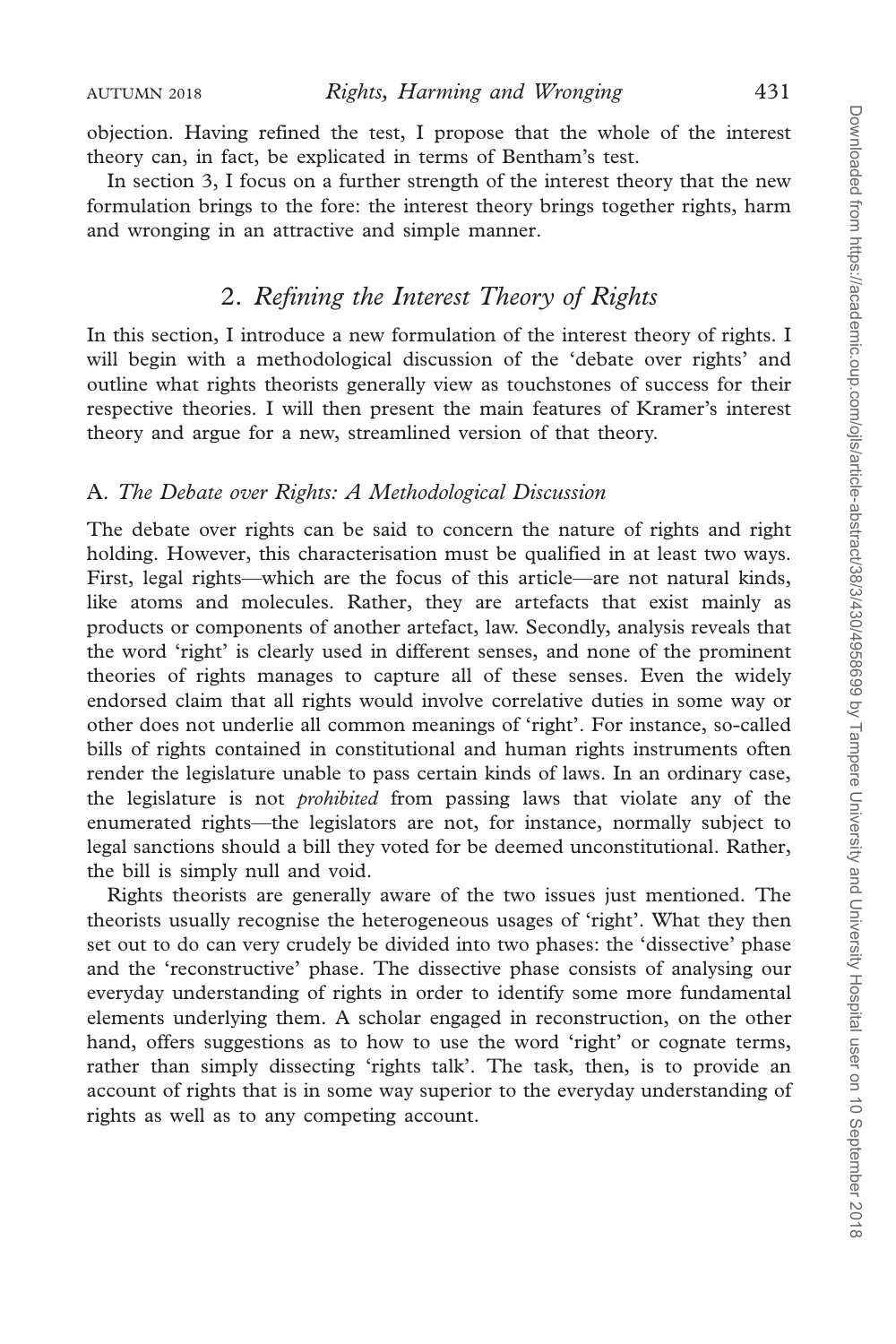Wesley Newcomb Hohfeld's work is the gold standard of dissection; another prominent example is the work of Alf Ross.<sup>1</sup> Hohfeld does, however, proceed to the reconstructive phase—offering an account of 'a right in the strictest sense<sup> $2$ </sup> —whereas Alf Ross mostly resists reconstruction. The latter argues that the word 'right' is just a shorthand—'a form of circumlocution in which between the juristic fact and the legal consequence there are inserted imaginary rights'.<sup>3</sup>

#### (i) Touchstones of success for reconstructive accounts

The contemporary, analytical debate over rights is primarily reconstructive in nature. With some exceptions, most scholars build on the insights provided by Hohfeld's dissection and then argue for a given definition of 'right'.<sup>4</sup> The debaters are occasionally accused of talking past each other.<sup>5</sup> They will be talking past each other, for instance, if an interest theorist presupposes or stipulates that children hold rights and then criticises the will theory for not accommodating children's rights. But they need not talk past each other, if they each understand that the other relies on a somewhat different conception of rights and has reasons for preferring their chosen definition of rights.

Rights theorists generally take ordinary language as the point of departure for their analyses. The initial reliance on ordinary language shows why rights theorising should not be described as a stipulative enterprise, as Leif Wenar implies.6 Stipulation means giving 'a meaning to the defined term' without 'commitment that the assigned meaning agrees with prior uses (if any) of the term'.7 According to Wenar, Hohfeld simply stipulates that claims are rights 'in the strictest sense'. <sup>8</sup> Hohfeld is, however, quite concerned with ordinary usage when arguing for his chosen definition:

Recognizing, as we must, the broad and indiscriminate use of the term, 'right,' what clue do we find, in ordinary legal discourse, toward limiting the word in question to a definite and appropriate meaning. That clue lies in the correlative 'duty,' for it is

<sup>&</sup>lt;sup>1</sup> See in particular A Ross, 'Tu-Tu' (1957) 70 Harv L Rev 812.<br><sup>2</sup> WN Hohfeld, 'Some Fundamental Legal Conceptions as Applied in Legal Reasoning' (1913) 23 Yale LJ 16, 30. According to Hohfeld, claims are rights in the strictest sense. However, he failed to provide a proper account % of claims.<br><sup>3</sup> Ross (n 1) 818. See also A Ross, *Directives and Norms* (Routledge & Kegan Paul 1968) 134.<br><sup>4</sup> Joseph Raz is the most prominent example of a non-Hohfeldian theorist; Neil MacCormick is another.

J Raz, 'On the Nature of Rights' (1984) 93 Mind 194; N MacCormick, 'Children's Rights: A Test-Case for

For instance, Van Duffel has claimed that the debate over rights rests on a mistake because the participants supposedly have not realised that their opponents employ a different conception of rights. S Van Duffel, 'The Nature of Rights Debate Rests on a Mistake' (2012) 93 Pacific Philosophical Quarterly 104. However, Van Duffel does not reiterate this claim in his more recent work.<br><sup>6</sup> L Wenar, 'The Nature of Rights' (2005) 33 Philosophy and Public Affairs 223, 243 and 251.<br><sup>7</sup> G Anil, 'Definitions' in *Stanford Encyclopedia of Philosophy* 

[sum2015/entries/definitions/](https://plato.stanford.edu/archives/sum2015/entries/definitions/)<sup>&</sup>gt; s 1.3. <sup>8</sup> Wenar (n 6) 243.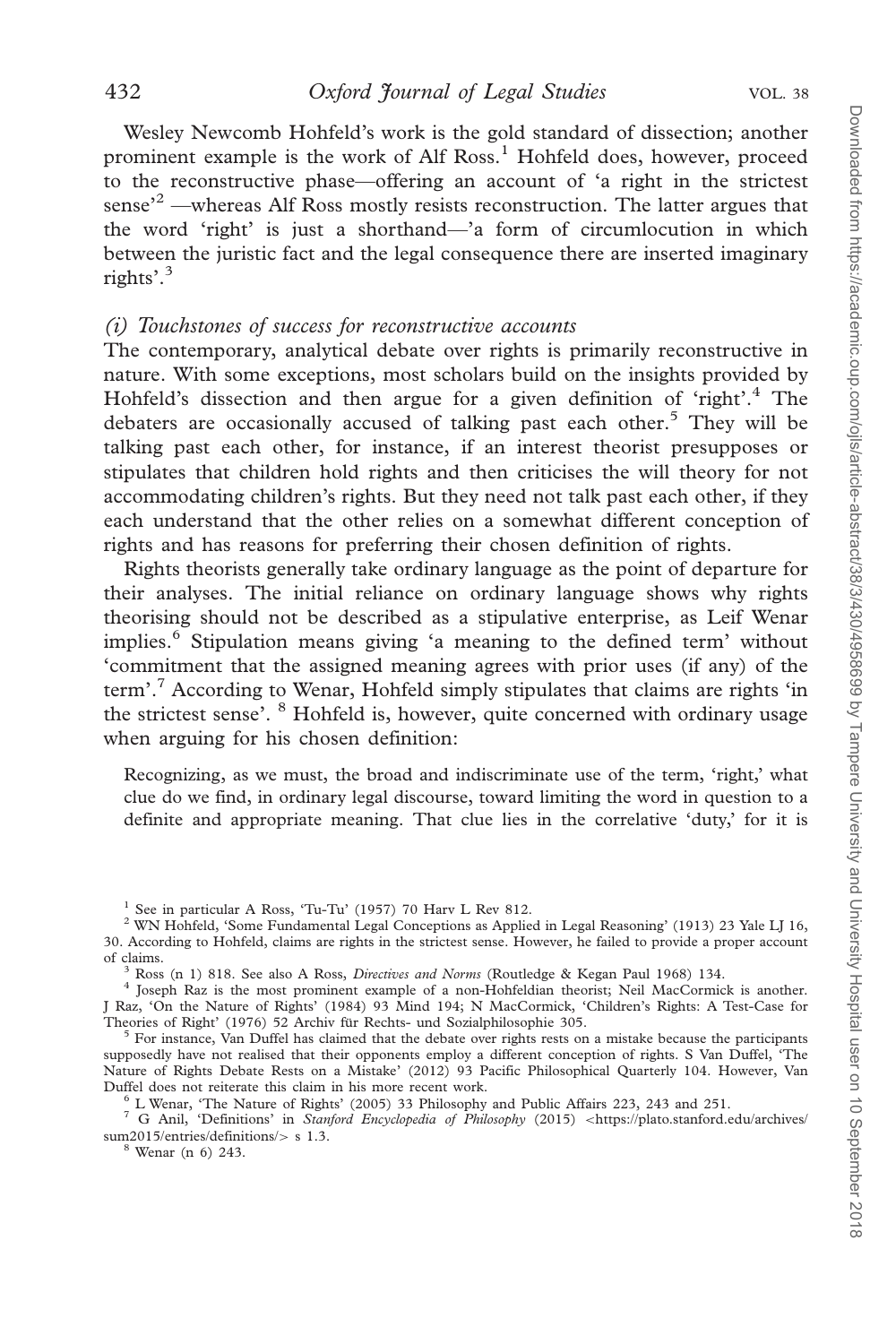certain that even those who use the word and the conception 'right' in the broadest possible way are accustomed to thinking of 'duty' as the invariable correlative.<sup>9</sup>

More generally, rights literature is replete with references to ordinary linguistic usage and intuitions. To pick an example somewhat randomly, one of Carl Wellman's arguments in support of the will theory is that 'the active voice is at least as ubiquitous in the language of legal rights as it is in the language of moral rights, and only a theory that places agency central to a right can adequately explain this linguistic phenomenon'.<sup>10</sup> What Wellman is referring to here is expressions such as 'to claim a right' or 'right to sue'. Examples such as this show why describing the debate over rights as stipulative is not appropriate.

### (ii) Debate over rights as explication

Rather than being stipulative, the rights debate is—to use Rudolf Carnap's term—explicative: the participants are engaged in 'making more exact a vague or not quite exact concept used in everyday life ... or rather [in] replacing it by a newly constructed, more exact concept'.<sup>11</sup> What, then, are the standards of correctness for a theory of rights? Carnap himself proposes four requirements for an adequate explication:

- (1) Similarity to the explicandum ('the everyday concept').
- (2) Exactness.
- (3) Fruitfulness.
- (4) Simplicity.<sup>12</sup>

Requirements 1, 2 and 4 are likely self-explanatory, but the 'fruitfulness' of an explication of a concept requires elaboration. According to Carnap, '[a] scientific concept is the more fruitful the more it can be brought into connection with other concepts on the basis of observed facts'.<sup>13</sup> In the case of rights, it is virtuous of a theory to connect related aspects of legal and/or moral thought.

As regards the similarity touchstone, Siegfried Van Duffel has specified what aspects of our ordinary thinking about rights should be reflected in a rights theory:

For an analysis of rights, 'better' means that it should more adequately capture our common understanding of which rights there are, how they function in moral and legal thought, and what these rights do for their possessors.<sup>14</sup>

<sup>13</sup> Carnap (n 12) 6. Many contemporary philosophers call this desideratum 'consilience'.<br><sup>14</sup> S Van Duffel, 'Adequacy Constraints for a Theory of Rights' in M McBride (ed), *New Essays on the Nature* of Rights (Hart Publishing 2017) 189.

<sup>&</sup>lt;sup>9</sup> Hohfeld (n 2) 31.<br><sup>10</sup> C Wellman, *Real Rights* (OUP 1995) 133.<br><sup>11</sup> R Carnap, *Meaning and Necessity* (2nd edn, University of Chicago Press 1956) 7–8.<br><sup>12</sup> M Beaney, 'Carnap's Conception of Explication: From Frege to Carnap Brought Home: The View from Jena (Open Court) 137. The requirements were laid out in R Carnap, The Logical Foundations of Probability (University of Chicago Press 1950). I would like to thank Pedro Múrias for his helpful comments on the distinction between stipulation and explication.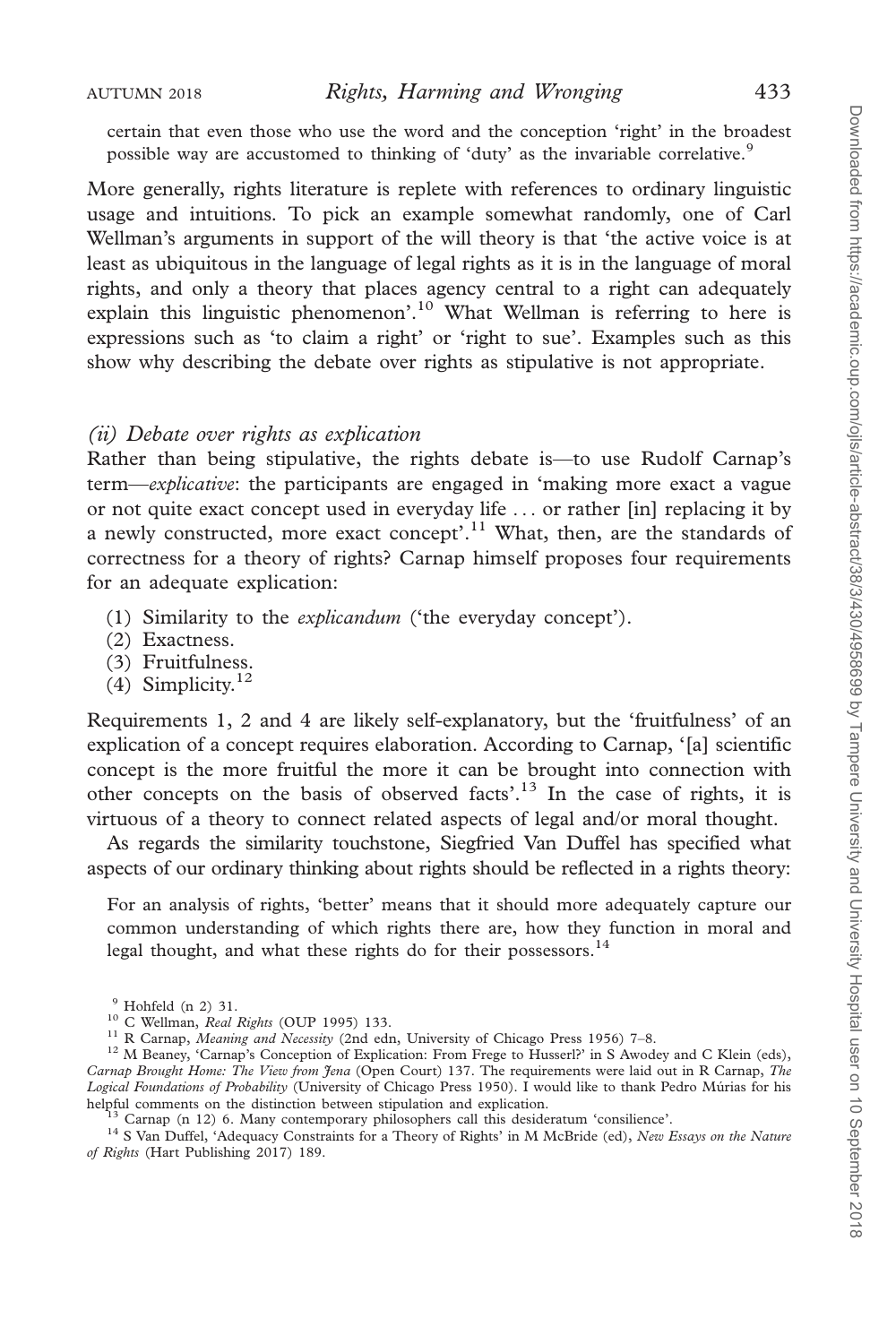Most rights theorists would likely not object to the criteria proposed by Carnap and Van Duffel, but explication is still not an exact science. For instance, consider the requirement that a rights theory should 'capture our common understanding of which rights there are'.<sup>15</sup> Authors put very different weight on this desideratum. For Leif Wenar, '[t]he test of a theory of the functions of rights is how well it captures our ordinary understanding of what rights there are'.<sup>16</sup> Wenar's reconstructive work can be said to consist in merely analysing the different usages of 'right' that the dissective phase has revealed.<sup>17</sup> Kramer, on the other hand, is highly critical of Wenar's approach. He notes that

the indiscriminate use of the term 'right' to cover each of the Hohfeldian entitlements is strongly conducive to muddled thinking and argumentation ... Philosophers who ... hope to keep in view subtle distinctions that are largely or entirely obscured in everyday exchanges, will be very well advised to opt for a more discriminating vocabulary.<sup>18</sup>

Thus, the word 'right' should have one unique and clearly defined meaning. HLA Hart sees the putative uniqueness of the will-theory meaning of 'right' as a reason for adopting that theory despite its counter-intuitive implications:

If common usage sanctions talk of the rights of animals or babies it makes an idle use of the expression 'a right,' which will confuse the situation with other different moral situations where the expression 'a right' has a specific force and cannot be replaced by the other moral expressions which I have mentioned.<sup>19</sup>

As interest-theory rights are simply correlates of duties, they can be adequately explained using the vocabulary of duties—whereas will-theory rights, according to Hart, cannot. $20$ 

The account I offer here has three main strengths, one  $vis-\hat{a}-vis$  Kramer's theory and two  $vis-\hat{a}-vis$  the will theory. First, my account is simpler than Kramer's account. Secondly, my account captures and brings to the fore the important and oft-invoked connection between rights, wronging and harming.

<sup>18</sup> M Kramer and H Steiner, 'Theories of Rights: Is There a Third Way?' (2007) 27 OJLS 281, 296.<br><sup>19</sup> HLA Hart, 'Are There Any Natural Rights?' (1955) 64 Philosophical Review 175, 181. It bears mentioning

<sup>&</sup>lt;sup>15</sup> This consistency can be extensional (a theory identifies rights where intuitions identify rights as well) or intensional (a theory picks out the necessary and sufficient conditions of rights consistently with intuitions). See

<sup>&</sup>lt;sup>16</sup> This is also apparent, for instance, in the following passages: 'Since we would without hesitation call the incidents in these [just-mentioned] examples rights, this is further confirmation that the several functions theory captures our ordinary understanding of rights better than the will theory or the interest theory do' and 'The great advantage of the several functions theory is its fit with our ordinary understanding of rights'. Wenar (n 6) 238,

<sup>&</sup>lt;sup>17</sup> Wenar especially resists reconstruction in his 2005 article on rights; his 2013 article is much more concerned with reconstruction. L Wenar, 'The Nature of Claim-Rights' (2013) 123 Ethics 202.

that Hart later disavows that article: HLA Hart, Essays in Jurisprudence and Philosophy (Clarendon Press 1983) 16–17. <sup>20</sup> Hart, 'Are There Any Natural Rights?' (n 19) 181.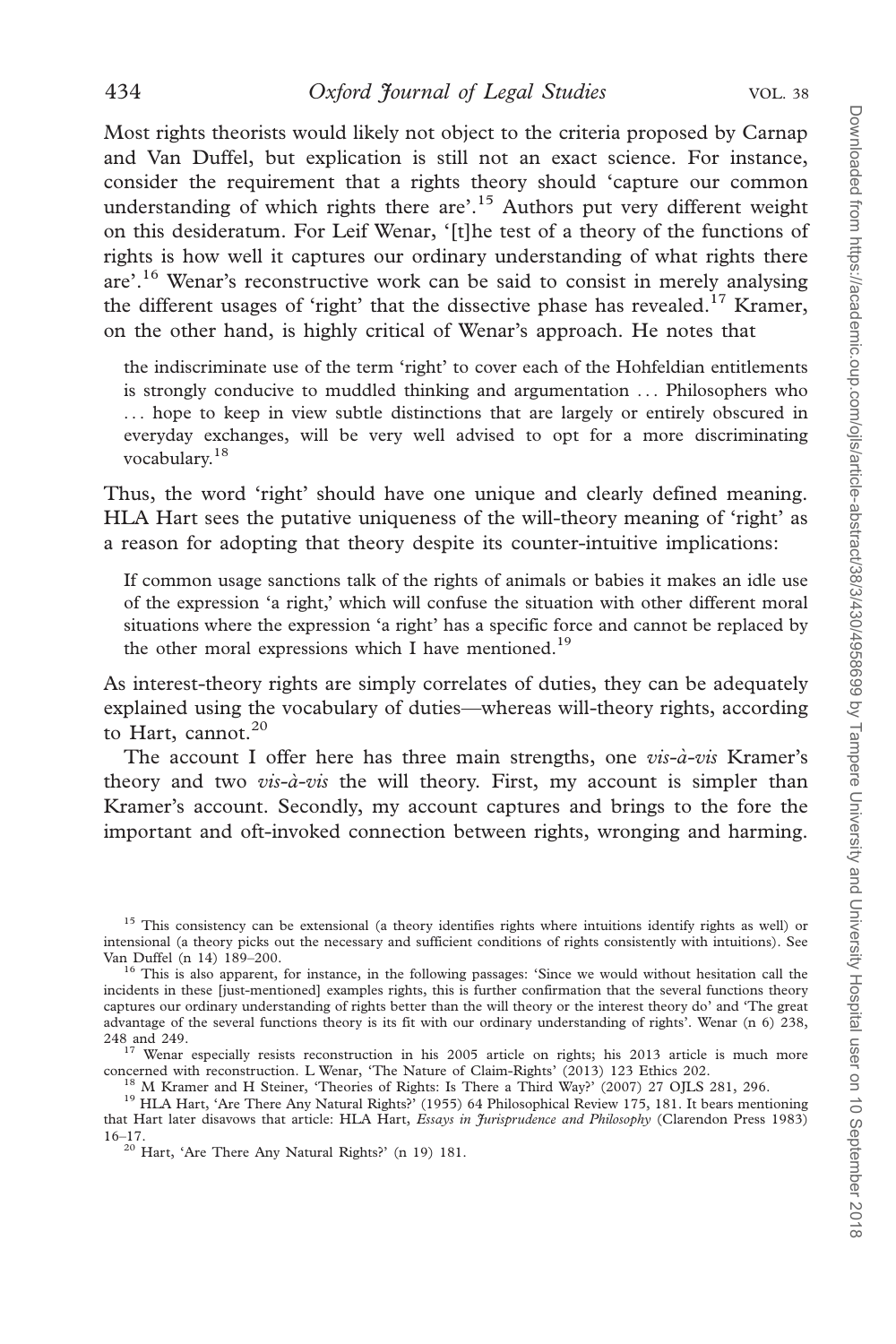Finally, the connection between rights, wronging and harming also provides a response to Hart's 'idle-usage' criticism of the interest theory.

#### B. The Interest Theory

The gist of a representative interest theory is that Mary holds a right towards John if John has a duty towards Mary, and having a duty towards someone (or something) means that a duty of that kind is typically in the interests of entities like the entity in question.<sup>21</sup> Thus, a duty of that kind must be 'typically', 'normally' or 'standardly'—rather than always—in the interests of the duty bearer because the theory would otherwise be under-inclusive.<sup>22</sup> Neil MacCormick mentions 'slum properties subject to statutory tenancies at controlled rents' that are 'more trouble than they are worth and, besides, something of an embarrassment to their proprietor'.<sup>23</sup> Kramer invokes the duty of a son to make monthly payments to his mother who, as a result, 'loses her sense of independence and her desire for independence', 'becomes woefully languid' and then succumbs to alcoholism.<sup>24</sup> Regardless, both cases involve rights according to MacCormick and Kramer because duties of the specified kinds are typically in the interests of the owner and the recipient, respectively.

Interest theories can roughly be divided into two groups. Some theories are meant to explain rights as *reasons* or *justifications* for reaching certain legal and/ or moral conclusions. Such is the role of rights in the theory of Joseph Raz. The Hohfeldian theories—such as that of Kramer—mainly understand rights as conclusions that have been reached through an interpretation of the relevant legal materials or moral principles.<sup>25</sup> The protection of journalists' sources is typically justified by making reference not to journalists' interests, but rather to the interests of the public or the sources. Regardless, one might say that such protection does result in some rights for journalists. Hence, it might very well be feasible to employ the Razian and Hohfeldian accounts side by side. Raz's theory could be used to justify some legal conclusion, and the Hohfeldian scheme would then be employed when analysing that conclusion. My point here is to improve upon Kramer's account rather than to defend it from Raz, which is why I will not dwell on the respective virtues of Raz's and Kramer's accounts here.

<sup>&</sup>lt;sup>21</sup> Which entities can hold interest-theory rights is discussed more extensively in MH Kramer, 'Getting Rights Right' in MH Kramer (ed), *Rights, Wrongs and Responsibilities* (Palgrave 2001).

<sup>&</sup>lt;sup>2</sup> N MacCormick, 'Rights in Legislation' in PMS Hacker and J Raz (eds), Law, Morality and Society (Clarendon Press 1977) 202; MH Kramer, 'Rights without Trimmings' in MH Kramer, NE Simmonds and Hillel Steiner (eds), *A Debate over Rights. Philosophical Enquiries* (OUP 1998) 92–101.<br><sup>23</sup> MacCormick (n 22) 202.<br><sup>24</sup> Kramer (n 22) 94.<br><sup>24</sup> Kemer (n 22) 94.<br><sup>25</sup> See A Halpin, *Rights and Law—Analysis and Theory* (Har

relation does not present the raw material of the legal sources, statute or whatever, but the net effect of that material on the two persons and one activity in question.' This double nature of rights is also discussed in P Eleftheriadis, Legal Rights (OUP 2008).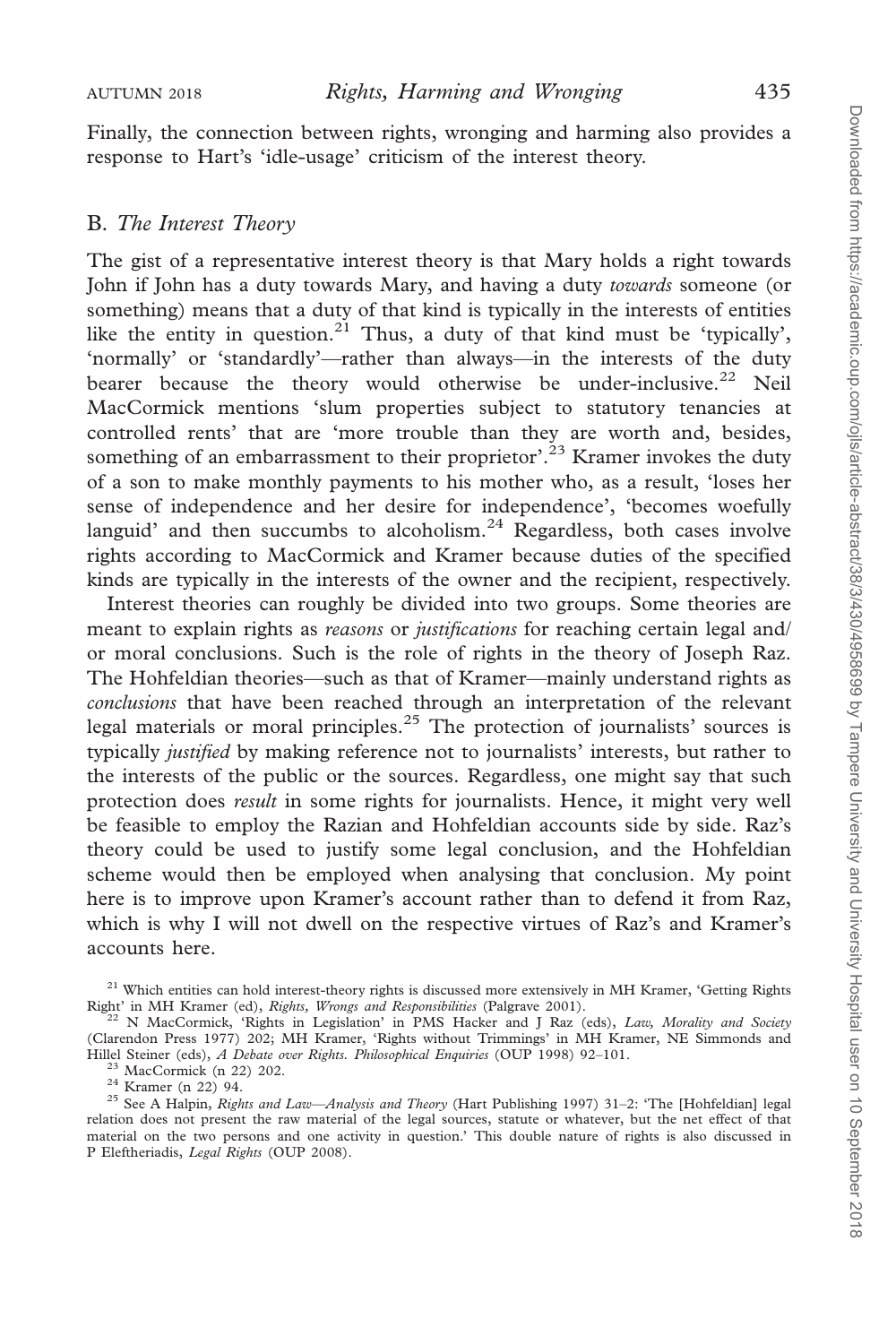C. Kramer's Theory

Kramer summarises his interest theory in the following two tenets:

(IT-1) Necessary though insufficient for the holding of a legal right by X is that the duty correlative to the right, when actual, normatively protects some aspect of X's situation that on balance is typically beneficial for a being like X (namely, a human individual, a collectivity or a non-human animal).

(IT-2) Neither necessary nor sufficient for the holding of some specified legal right by X is that X is competent and authorized to demand or waive the enforcement of the duty that is correlative to the right. $^{26}$ 

IT-1 presupposes that rights are the correlatives of duties, and affirms that they are held by those beings whose interests are typically served by the performance of a duty, whereas IT-2 constitutes a rejection of the central tenets of the will theory. Kramer does not offer a full list of necessary and sufficient conditions for right holding because

those conditions include the existence of a correlative legal duty—which means that a full specification of those conditions would include the conditions that are sufficient for the existence of a legal duty. Accordingly, a full specification would have to draw upon a theory of the nature of law and upon an account of legal interpretation.<sup>27</sup>

I will be somewhat bolder here by offering both the necessary and the sufficient conditions of right holding—though also recognising that the underlying account of legal duty must be specified before the proposed conditions can be applied.

What is not included in the tenets above is Kramer's solution to a problem of over-inclusiveness.<sup>28</sup> Consider Mary, who lives on social security and regularly uses a certain amount of her monthly benefit to buy food from the only grocery store in the area. The initial formulation of the interest theory—accompanied by an account of legal duties—would conclude that the state's duty to pay the benefit is correlated not merely with Mary's right to be paid the benefit, but also with the storeowner's right that Mary be paid the benefit. The interest theory would hence be unintuitively expansive.

Two main solutions have been proposed to address the problem just sketched. Some theorists have proposed that one should look at the 'intention' or 'purpose' of the relevant norm.<sup>29</sup> Thus, a duty would only entail rights for those so intended by the legislator or other legal authority. Kramer, on the

<sup>&</sup>lt;sup>26</sup> MH Kramer, 'In Defence of the Interest Theory of Rights: Rejoinders to Leif Wenar on Rights' in McBride (n 14) 49. <sup>27</sup> Kramer (n 26) 54. David Frydrych, on the other hand, argues that Kramer should 'stick to his guns' and

only provide necessary conditions for right holding. D Frydrych, 'Kramer's Delimiting Test for Legal Rights'

<sup>(2017) 62</sup> Am J Juris 197, 204, <sup>28</sup> Hart paid attention to this problem of over-inclusiveness quite early. See Hart, 'Are There Any Natural Rights?' (n 19) 180–1.

<sup>&</sup>lt;sup>29</sup> See Kramer (n 22) 85.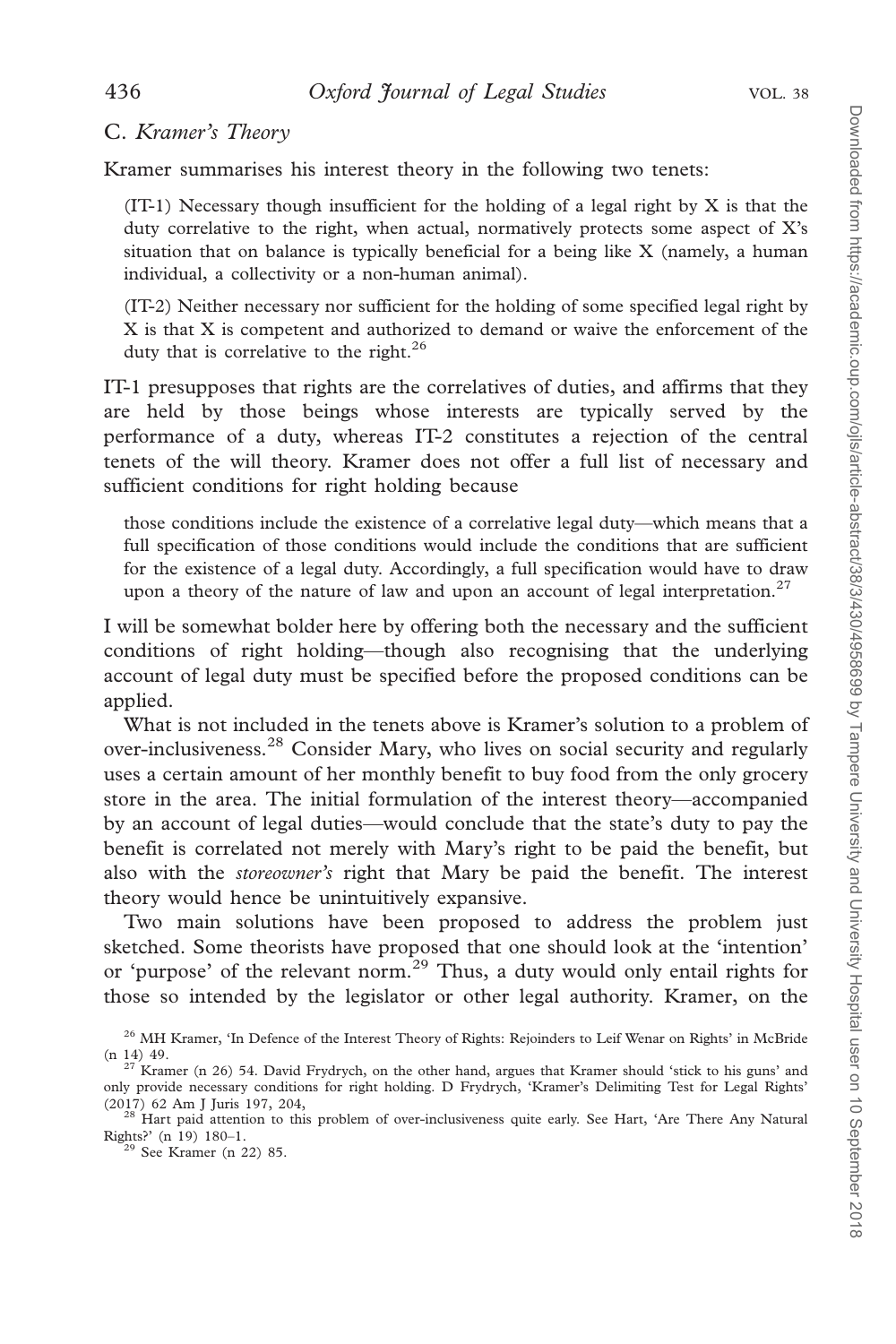| Jointly sufficient set of facts to con-                                                                       | Minimally sufficient set of facts to                                                         |
|---------------------------------------------------------------------------------------------------------------|----------------------------------------------------------------------------------------------|
| stitute breach of duty D:                                                                                     | constitute breach of duty D:                                                                 |
| $F_1$ : The state has the duty to pay benefit                                                                 | $F_1$ : The state has the duty to pay benefit                                                |
| B to Mary at T1.                                                                                              | B to Mary at T1.                                                                             |
| $F_2$ : The state has not paid B to Mary at T1.                                                               | $F_2$ : The state has not paid B to Mary at T1.                                              |
| $\cdots$<br>$F_N$ : Mary does not buy as many products<br>from the storeowner as she would have<br>otherwise. | F <sub>N</sub> : Mary does not buy as many products<br>from the storeowner as she would have |

Table 1. Illustration of the distinction between joint sufficiency and minimal sufficiency

 $F_1$  is a development that is typically detrimental to Mary, whereas  $F_N$  is typically detrimental to the storeowner. Establishing  $F<sub>N</sub>$  is never required to establish breach of D, which is why D does not constitute rights for the storeowner.

other hand, has offered a different solution based on some writings of Jeremy Bentham (and Hart's exegesis of those works). According to Bentham's test, when determining whether someone is a right holder under a contract or another legal norm, one needs to examine the facts that would be minimally sufficient to establish that a breach of the norm has taken place. $30$  Kramer originally introduced the test in 1998, and presented its most recent version in 2010:

If and only if at least one minimally sufficient set of facts includes the undergoing of [some development that is typically detrimental for a human being, nonhuman animal or collectivity] by some person Q at the hands of some other person R who bears a duty under the contract or norm, Q holds a right—correlative to that duty under the contract or norm.<sup>31</sup>

In other words: there may be more than one way to establish that a duty has been breached. If at least one such way non-redundantly includes establishing that Q has undergone some typically detrimental development, then Q holds a claim-right correlative to the duty. In the social-security example above, the test trims away the storeowner as a right holder because no set of facts minimally sufficient to establish a breach of the duty includes some development typically detrimental to the storeowner. Minimal sufficiency and joint sufficiency should not be confused; their central difference is illustrated in Table 1.

<sup>&</sup>lt;sup>30</sup> It is quite unclear whether the test in its current form should be attributed to Bentham. The name 'Bentham's test' may not be appropriate anymore. In any case, I will not propose a different label here. <sup>31</sup> MH Kramer, 'Refining the Interest Theory of Rights' (2010) 55 Am J Juris 31, 36–7.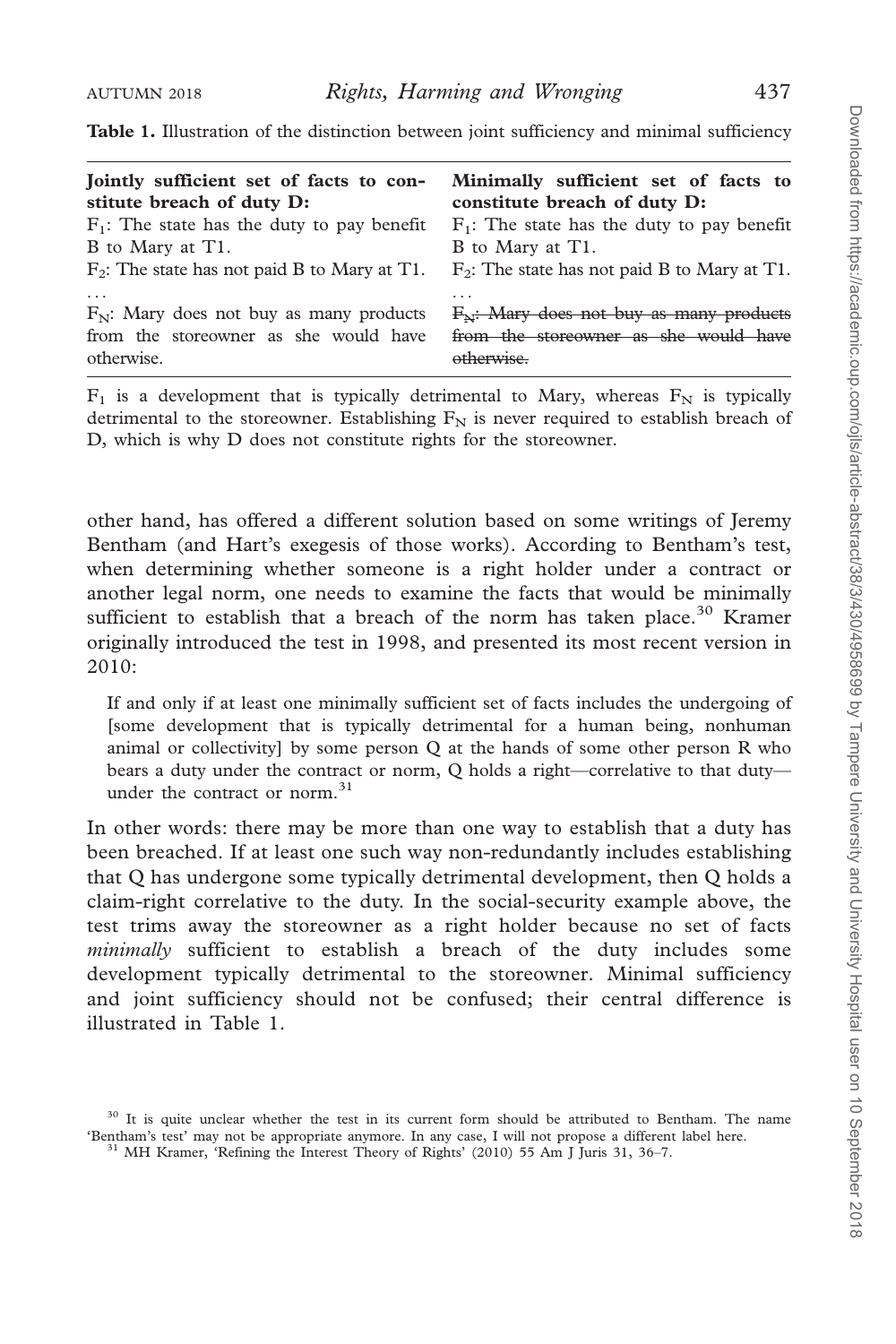## D. Bentham's Test as the Interest Theory

Bentham's test is normally understood as a limitation on the otherwise overly expansive interest theory. The heuristics of how one thinks about the interest theory works roughly like this: one first considers which potential right holders typically benefit from a given legal or moral duty and then applies the test to trim off inappropriate ascriptions of rights:

- (1) Determine who or what typically benefits from some duty D.
- (2) Trim off those beneficiaries that are not covered by Bentham's test.

Such is the 'traditional' method of determining who or what holds an interesttheory right. However, instead of using Bentham's test as an additional criterion, we could simply use it as the *primary determinant* of who or what holds the right correlative to some duty. Asking who or what typically benefits from some duty is, in fact, perfectly superfluous. We can employ a one-step procedure instead:

(1) Determine who or what is covered by Bentham's test.

This gives exactly the same results as the two-step procedure. Kramer seems perhaps inadvertently—to be implying this result in his 2010 account of Bentham's test: '[i]f and only if ... Q holds a right—correlative to that duty under the contract or norm'.<sup>32</sup> Kramer uses here the expression 'if and only if' to provide the necessary *and sufficient* conditions for something. However, it is unclear why exactly Kramer employs this formulation. The expressed intent of his article is not to provide an overall account of the interest theory, but merely to focus on Bentham's test, and Kramer draws no attention to his just having provided the necessary and sufficient conditions for right holding.<sup>33</sup>

Regardless of Kramer's intentions, his interest theory can—I claim—be summarised as follows:

## Formulation 1

X holds a right correlative to currently existing duty D if and only if

- (i) X can hold rights and
- (ii) a set of facts minimally sufficient to establish the contravention of duty D includes a fact that affects X's situation in a way typically detrimental for beings such as X.

This formulation can cover all the paradigmatic cases of right holding, as well as the difficult cases mentioned in this article. Condition (i) is included

<sup>&</sup>lt;sup>32</sup> Kramer (n 31) 36–7. The significance of this formulation was pointed out to me by Mark McBride.  $33$  In addition, Kramer maintains in his 2008 article that vicarious interests cannot ground rights, whereas the

vicarious/personal distinction is not mentioned in his 2010 account of Bentham's test. I will shortly argue that the vicarious/non-vicarious distinction is irrelevant anyway, but Kramer has deemed it significant. Hence, one would imagine that he would have included a mention of that distinction in his article had he intended to provide the necessary and sufficient conditions for right holding.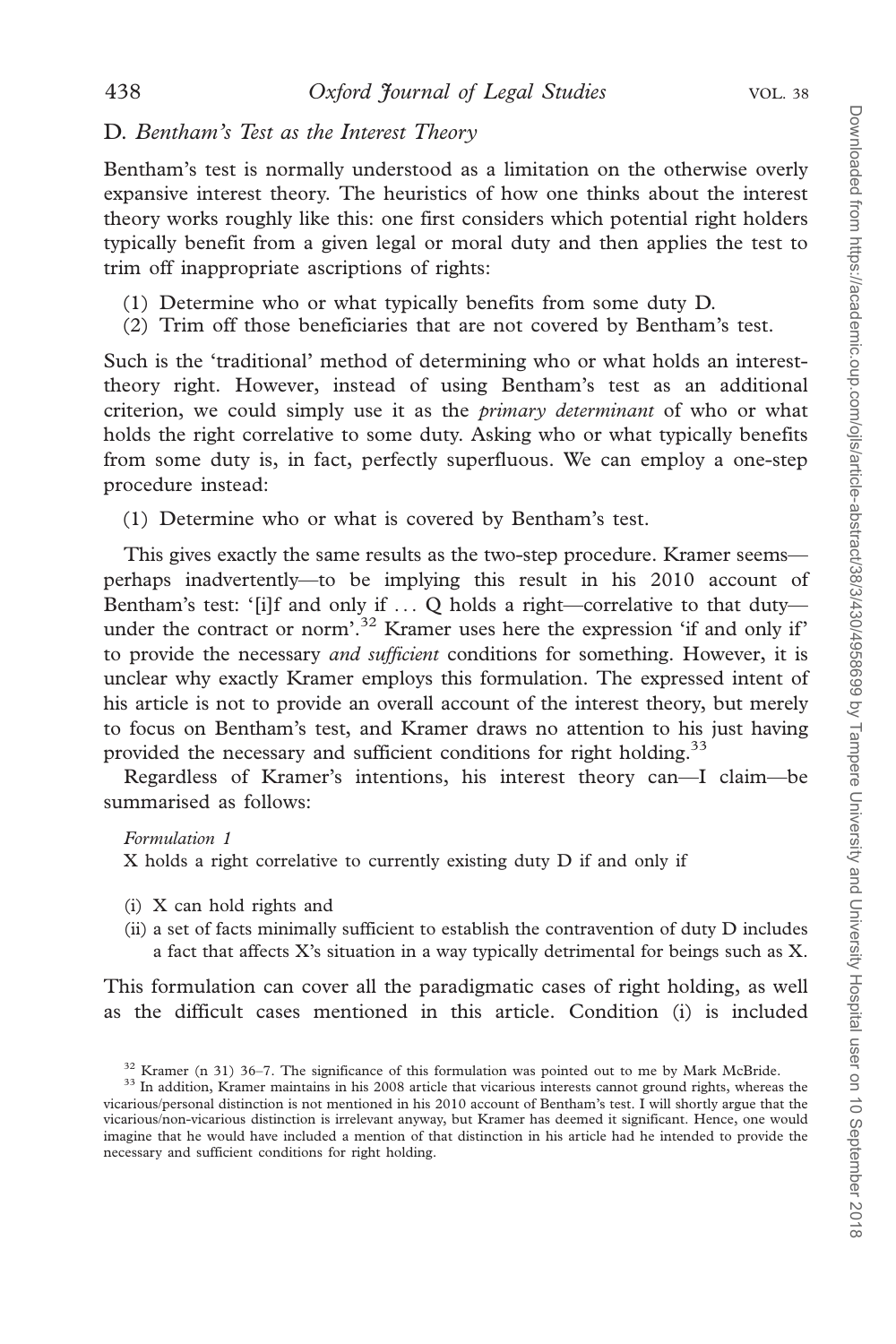because interest theorists such as Kramer and Raz maintain that X's being endowed with interests does not qualify X as a potential holder of rights. For instance, Kramer maintains that plants are endowed with interests, but regardless cannot hold rights because they are not of ultimate value.<sup>34</sup> I will not delve into the question of who or what can hold rights here. Condition (ii) is, roughly put, Bentham's test as presented by Kramer in 2010.

One can also give the test a 'positive' formulation, focusing on the fulfilment or non-contravention of a duty:

#### Formulation 2

X holds a right correlative to currently existing duty D if and only if

- (i) X can hold rights and
- (ii) a set of facts minimally sufficient to establish the fulfilment or non-contravention of duty D includes a fact that affects X's situation in a way typically beneficial for beings such as X.

Formulation 2 gives the same results as Formulation 1.

I should specify two things. First, I have distinguished the fulfilment of duties from the non-contravention of duties because certain duties—primarily prohibitions—are constantly in force and cannot be fulfilled in a way that would extinguish them. For instance, the duty not to hit others is such a duty. It cannot be fulfilled in the same sense as the duty to deliver certain agreed upon goods to a buyer, which is why 'non-contravention' is a more suitable term.

Secondly, 'typically detrimental' in Formulation 1 includes not only detriment *stricto sensu*, but also the withholding of benefit, and 'typically beneficial' in Formulation 2 also includes the withholding of detriment. Hence, Mary's not hitting Quentin can be said to be beneficial to Quentin.

#### E. Assessing the New Formulations

Presented in this way, the interest theory may seem baffling to someone not yet initiated into the intricacies of rights theories. It could very well be that someone interested in the main features of Kramer's interest theory would be better served by a more traditional exposition which focuses primarily on who or what typically benefits from the duty. The offered formulation does, however, have a number of salutary features.

First, additional tests and exceptions often reduce the persuasiveness of a theory, but the two offered formulations show that Kramer's theory is relatively

<sup>&</sup>lt;sup>34</sup> See Kramer (n 21). For a broadly similar account, see Raz (n 4) 205. Joel Feinberg, on the other hand, maintains that the holding of interests is sufficient for the capacity to hold rights. However, Feinberg subscribes to a more limited conception of interests, which is mostly limited to sentient beings. Hence, Feinberg and Kramer would mostly agree on who or what can hold rights, even though they would disagree on why that is the case. J Feinberg, 'The Rights of Animals and Unborn Generations' in WT Blackstone (ed), Philosophy and Environmental Crisis (University of Georgia Press 1974).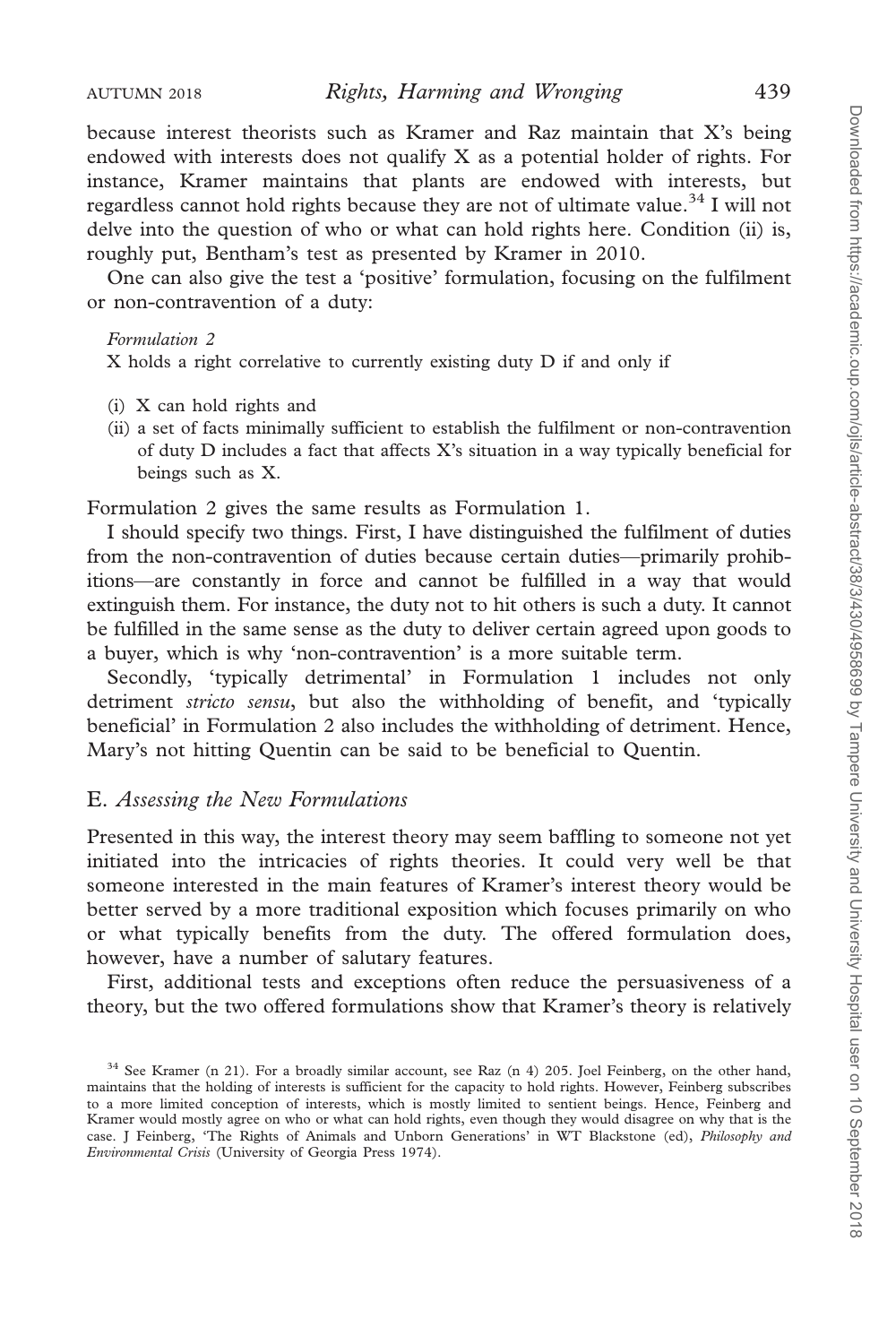simple and straightforward—even if it contains some challenging elements, such as the logical structure of minimal sufficiency. It thus meets Carnap's simplicity requirement.

Providing the necessary and sufficient conditions of right holding also means that we can dispense with Kramer's second tenet (IT-2), which specifies that X's being able to enforce or waive some duty D is not a necessary condition of X's holding a right correlative to D. As mentioned above, Kramer has resisted providing the sufficient conditions of right holding because such conditions would have to include an account of duty bearing. I have supplied both the necessary and the sufficient conditions here—though I recognise that the offered account does not provide a full explication of the conditions necessary and sufficient for the existence of a duty. As the necessary and sufficient conditions for right holding have now been supplied, we do not need to make any further list of the conditions that are *unnecessary* for right holding.

In addition, both formulations—and Formulation 1 in particular—draw attention to an important intuition about rights: that contravening the rights of someone else constitutes a wrong, and is a necessary condition for compensatory duties such as tort liability.<sup>35</sup> I will focus in depth on this issue below. Before doing that, however, I shall first introduce an amplification of the theory that addresses a problem of the theory regarding criminal and tort law. I will also explain why I have left out of my account the distinction between purely vicarious and other interests—introduced by Kramer in 2008—as well as some other amplifications.

## F. Identification of Some Right Holders

The interest theory is under-inclusive unless amplified in a certain manner.<sup>36</sup> Consider the crime of arson, which prohibits setting fire to the property of someone else. We now want to establish that Andrew is guilty of arson because

<sup>&</sup>lt;sup>35</sup> It is, however, not a *sufficient* condition of such remediary duties, at least legal ones. The logical structure of the test as well as the qualifier 'typically' both entail that one can neglect a duty without causing any actual harm to the correlative right holder. Tort liability normally requires that actual harm has been caused (except with socalled nominal damages, which I will address below). Kramer does, however, argue that the infringement of moral rights always gives rise to some moral remediary duties, even if such duties may simply take the form of the duty to apologise. MH Kramer, *Where Law and Morality Meet* (OUP 2008) 255ff.

 $6$  I realised this issue after discussions with Pedro Múrias at the Working Group on Private Law Theory that was organised in conjunction with the IVR 2017 conference. Múrias's main worry had to do with descriptions of facts, and how a suitable description could lead to the interest theory being either over- or under-inclusive, Consider, for instance, Albert's duty not to burn down Britta's house. Let us now assume that Carl's house is right next to that of Britta, and that it is typically detrimental that the house of one's neighbour is burnt down. We could now describe Britta not as 'Britta' but as 'the neighbour of Carl' (or, say, 'the southern neighbour of Carl'). We would then have established that if Albert violates his duty, not only Britta but also Carl would undergo a typically detrimental development. The interest theory would now be over-inclusive, as Carl would hold a right correlative to Albert's duty. However, we would also have introduced unnecessary facts underlying this description, such as the fact that Britta has a neighbour and that Carl exists. These facts are not necessary for the sufficiency of the set: we do not need to establish anything about Britta's neighbour in order to establish that the duty has been infringed. This is why the offered description is not apposite when employing Bentham's test. On the other hand, the house could supposedly also be identified without making reference to its being owned by anyone—say, by using coordinates. We do, however, need to establish that the house is owned by someone (other than Albert) in order to establish arson.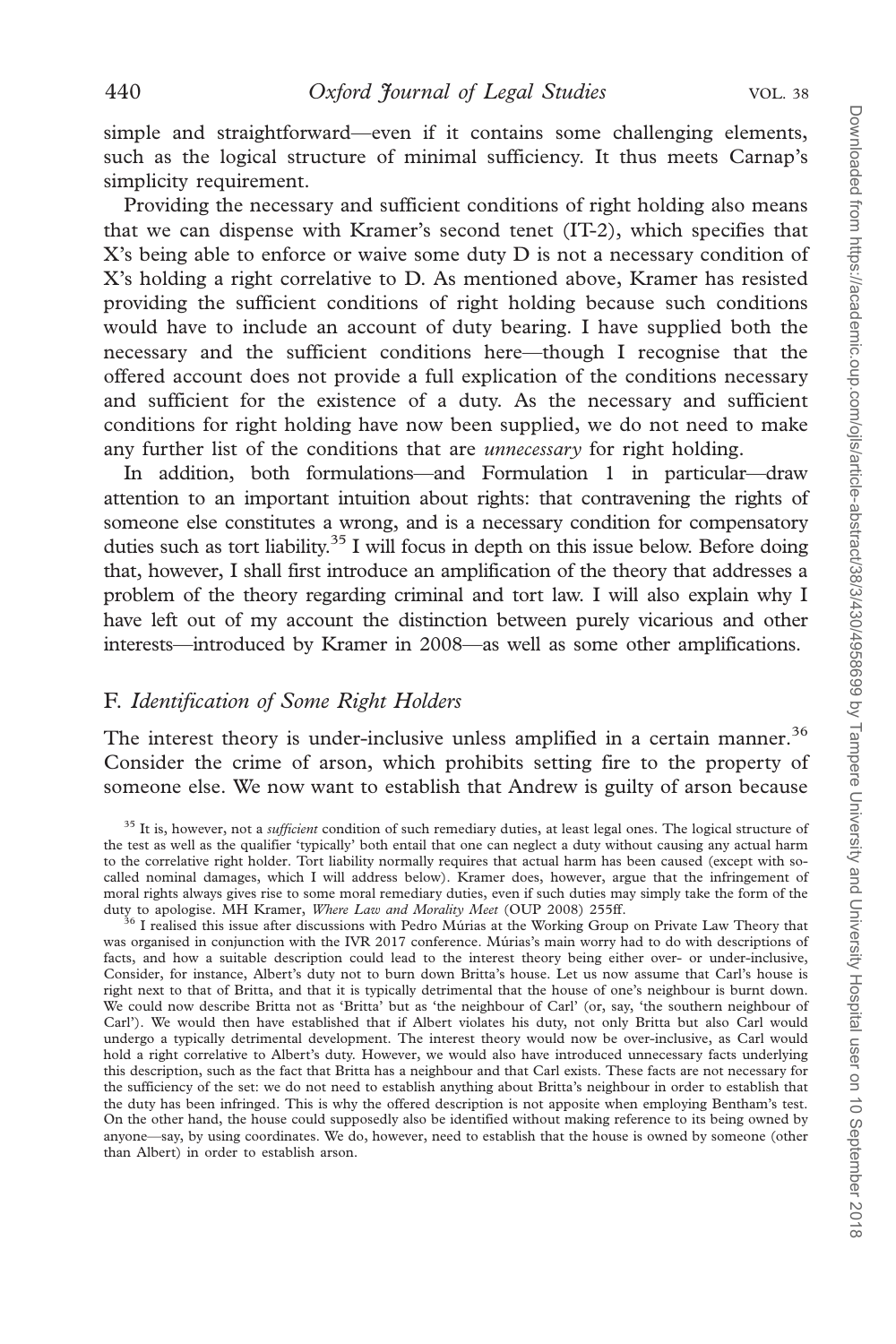he set fire to Britta's house. To establish that some X has committed arson, one simply needs to establish—among other things—that the house was owned by someone other than  $X$ , rather than any particular individual or organisation (either private or public). Knowledge of Britta's identity is not necessary for the sufficiency of any of the sets that could establish Andrew's guilt.

The minimally sufficient set of facts would not show that Britta has undergone a typically detrimental development, but only that the owner of the house—whose identity is unspecified—has undergone such a development. The interest theory must now be amplified in way that relies on the  $de$  re/ $de$  dicto distinction.<sup>37</sup> Even when the party detrimentally affected by the breach of duty cannot be identified de re on the basis of every set of facts minimally sufficient to establish that the duty has been breached, that party can be identified  $de$  $dicto$  (for example, as 'the owner(s) of the asset that was damaged by fire'). We can then proceed to identify the owner(s) of the asset that was damaged by fire, using further facts. $38$ 

## G. Vicarious Interests

Gopal Sreenivasan argued in 2005 that the test—in its 1998 version—would fail to exclude certain inapposite right holders. Consider Irene, the grandmother of Jack. Jack has the right to receive  $\ell$ 100 from Quentin. Let us say that it is in Irene's interests as a grandmother that her grandchildren receive benefits. From these premises, it follows that Irene will also hold the right that Jack receive  $\text{\textsterling}100.^{39}$  We should recall that the 1998 formulation was focused on sufficient conditions. One can indeed establish that Quentin has breached his duty by showing that Irene has suffered a vicarious detriment because Jack has not received the  $\text{\textsterling}100$  that was owed to him.

To resolve this issue, Kramer in his 2007 reply excludes purely vicarious interests from the scope of the interest theory. The interest 'cannot reside wholly in the furtherance of somebody else's interests'; rather, one must also have a 'personal stake' in the matter.<sup>40</sup> However, the 2010 version of Bentham's test—focused on minimal sufficiency—is not at all vulnerable to Sreenivasan's argument. $41$  Consider these two statements:

- (a) Quentin has not paid the agreed-upon  $f<sub>100</sub>$  to Jack.
- (b) Irene's interests as a grandmother are set back because of (a).

- 
- 
- 

[archives/spr2014/entries/prop-attitude-reports/](https://plato.stanford.edu/archives/spr2014/entries/prop-attitude-reports/)> accessed 10 November 2017.<br><sup>38</sup> This solution to the problem was mainly devised by Kramer.<br><sup>39</sup> G Sreenivasan, 'A Hybrid Theory of Claim-Rights' (2005) 25 OJLS 257, 264.<br><sup>4</sup> completely ignore the changes made to the test in 2010. G Sreenivasan, 'Public Goods, Individual Rights and Third-Party Benefits' in McBride (n 14) 137–8.

<sup>&</sup>lt;sup>37</sup> See the 'The De Re/De Dicto Distinction' supplement to T McKay and M Nelson, 'Propositional Attitude Reports' in EN Zalta (ed), Stanford Encyclopedia of Philosophy (Spring 2014 Edition), <[https://plato.stanford.edu/](https://plato.stanford.edu/archives/spr2014/entries/prop-attitude-reports/)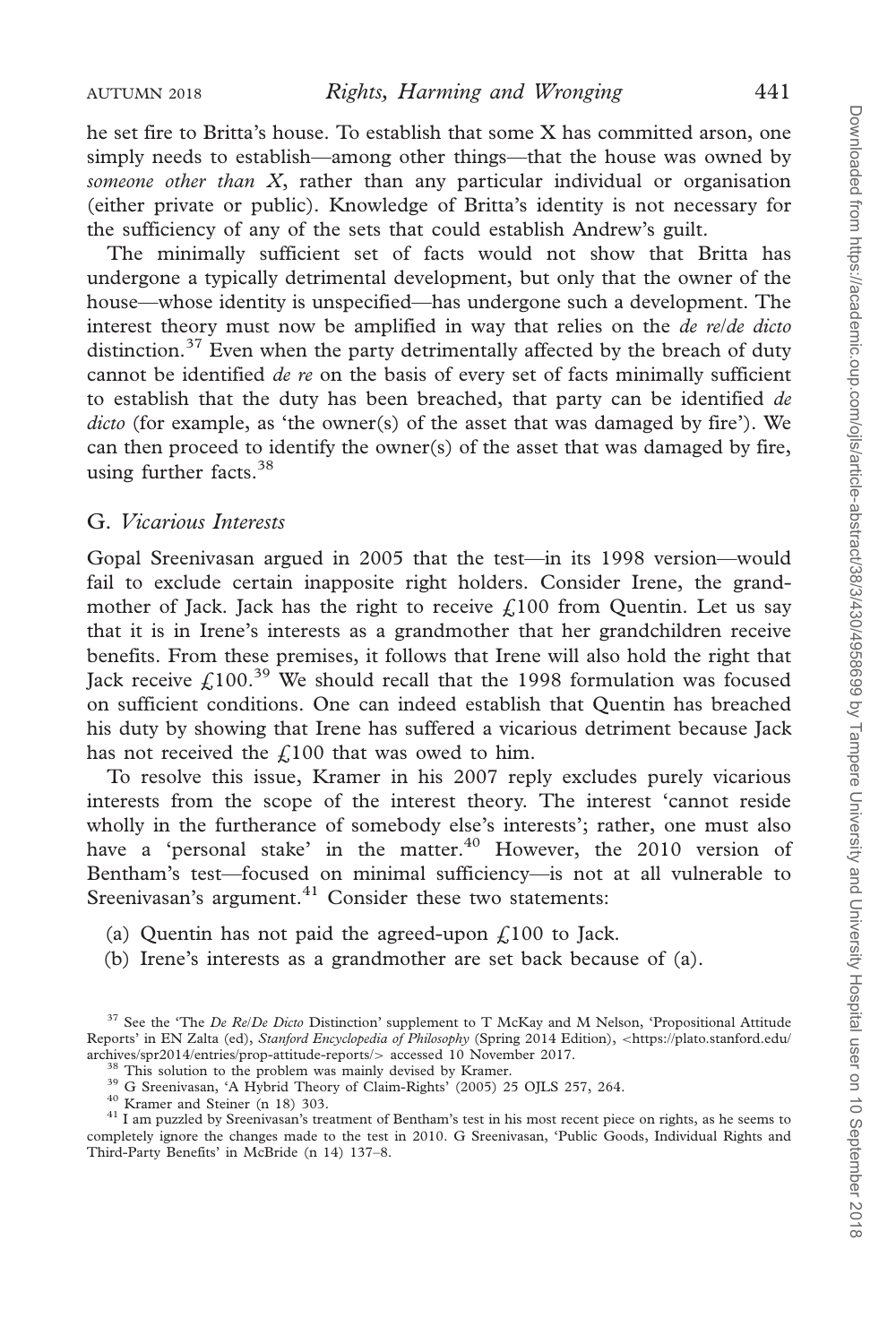By establishing (b), we have also established (a). Establishing (b) is hence sufficient for establishing the contravention, but it is not *minimally* sufficient we can do without (b) when establishing the breach of duty. Kramer's distinction between vicarious and personal interests is unnecessary for our purposes here.

A rather similar point can be made regarding another one of Sreenivasan's counter-arguments in his 2005 article. Sreenivasan contends as follows:

Furthermore, if we examine the notion of what 'suffices to establish' a breach a little more closely, a different sort of trouble soon emerges. Consider the special case where  $X$ 's brother waives  $X$ 's duty to pay  $X$ 's sister. In this case,  $X$ 's sister's detriment is not 'sufficient to establish' a breach of X's duty. Having once seen this, we should then recognize that her detriment does not suffice even when X's brother does not waive X's duty, since he might have done. In fact, even X's brother's ... detriment does not really suffice to establish X's breach, since detriment on his part does not, strictly speaking, entail that he did not waive X's duty. Kramer's test therefore fails to vest the one uncontroversial claim-right holder—the promisee—with a claim-right against  $X^{42}$ 

Kramer makes certain modifications to his theory in his 2007 response. I will not delve into these modifications—involving conditional clauses—here because the introduction of minimal sufficiency takes care of the problem on its own. The detriment to X's sister is obviously not sufficient to establish the breach of duty here, but it is part of a set of facts minimally sufficient to establish the breach. The set will include at least the following facts:

- (a) X has not paid his sister within the allotted time.
- (b) X's brother has not waived the duty.

A fact similar to (b) is always included in any set of facts minimally sufficient to establish the breach of a waivable duty.

# 3. Harms, Wrongs and Rights

Rights are only entailed by *directed duties* (duties that are held towards someone or something).<sup>43</sup> One must then ask what we mean by describing a duty as directed towards some X. A will theorist would say that such directedness, at least in its focal instances, has to do with X's competence to enforce and/or waive the duty. As regards the interest theory, the traditional explanation would say that a duty's being directed entails that the duty affects X's situation in a

<sup>&</sup>lt;sup>42</sup> Sreenivasan (n 39) 264, cited in Kramer and Steiner (n 18) 305.<br><sup>43</sup> I am neutral here with regard to whether all duties are necessarily directed duties. The Hohfeldian framework, which Kramer relies upon, does stipulate that all duties are correlated by claim-rights. See Kramer (n 22) 22ff.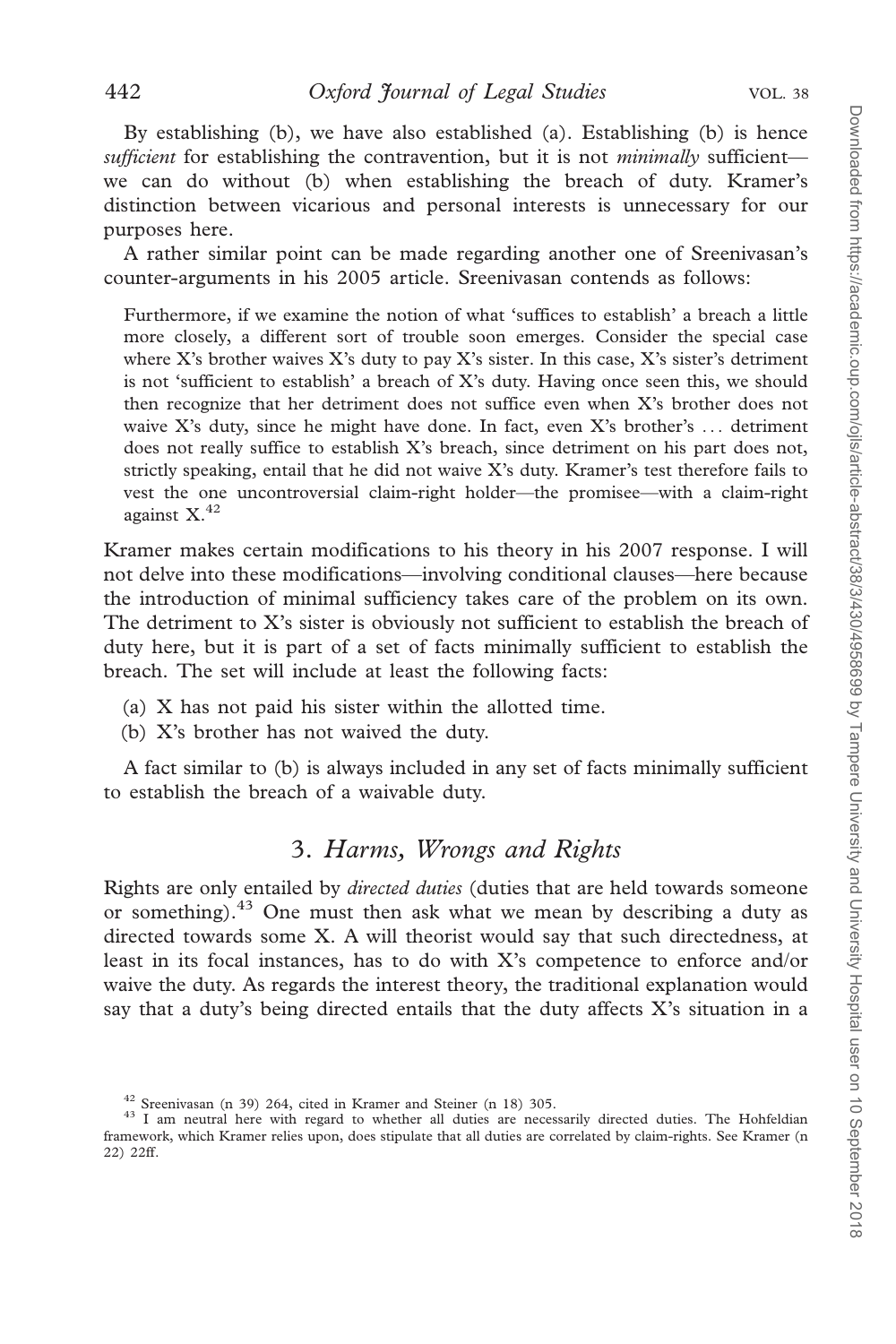way that is normally beneficial for beings like X. Merely benefiting from some duty does not seem to be an important normative position, which is why many have criticised the interest theory. Hans Kelsen called such rights 'reflex rights' and took them to be superfluous 'from the point of view of a scientifically precise description of the legal situation' because 'the reflex right of one consists solely in the obligation of the other'.<sup>44</sup> Hart held that we should not

extend to animals and babies whom it is wrong to ill-treat the notion of a right to proper treatment, for the moral situation can be simply and adequately described here by saying that it is wrong or that we ought not to ill-treat them or, in the philosopher's generalized sense of 'duty,' that we have a duty not to ill-treat them.<sup>45</sup>

But the taxonomy provided by Hart here is unable to account for a significant amount of legal doctrine.<sup>46</sup> The interest theory—as formulated here—can better explain why we may need to compensate children and mentally disabled people for our wrongdoings that affect them. The interest theory connects wronging, remediary duties and rights, and does this in a very natural way. The will theory, on the other hand, offers solutions that are both more complicated and less compelling.

#### A. Wronging as Infringement of Rights

The connection between rights, harming and wronging is often emphasised. Joel Feinberg distinguishes numerous senses of the word 'harm'. First, the verb 'harm' can be used in a 'transferred' sense, as when one says 'Harm someone's windows'. Feinberg maintains that this is a transferred sense of the term because 'we don't feel aggrieved on behalf of the windows ... nor are they the objects of our sympathies. Rather our reference to their ''harm'' is elliptical for the harm done to those who have interests in the buildings.<sup>47</sup>

The second sense is 'the thwarting, setting back, or defeating of an interest'.48 Feinberg is employing here a relatively narrow view of interests, according to which—roughly put—only sentient beings can have interests. This second sense is non-normative in the sense that the harmed party is not wronged by the harming. The harm is caused either by a natural event (such as a flood) or by an agent who is acting permissibly: for example, a police officer can permissibly harm a fugitive and an enterprise can permissibly cause harm to its competitors by making better products.

In the third sense of 'harm', '[t]o say that A has harmed  $B \dots$  is to say much the same thing as that A has wronged B, or treated him unjustly'.<sup>49</sup> Thus, in

<sup>&</sup>lt;sup>44</sup> H Kelsen, *Pure Theory of Law* (tr M Knight, The Lawbook Exchange 2005) 128–9.<br><sup>45</sup> Hart, 'Are There Any Natural Rights?' (n 19) 181.<br><sup>46</sup> Hart was addressing moral rights in the cited passage. However, similar argum

<sup>&</sup>lt;sup>47</sup> J Feinberg, *The Moral Limits of the Criminal Law. Volume 1. Harm to Others* (OUP 1987) 32. <sup>48</sup> Feinberg (n 47) 33.  $^{49}$  Feinberg (n 47) 34.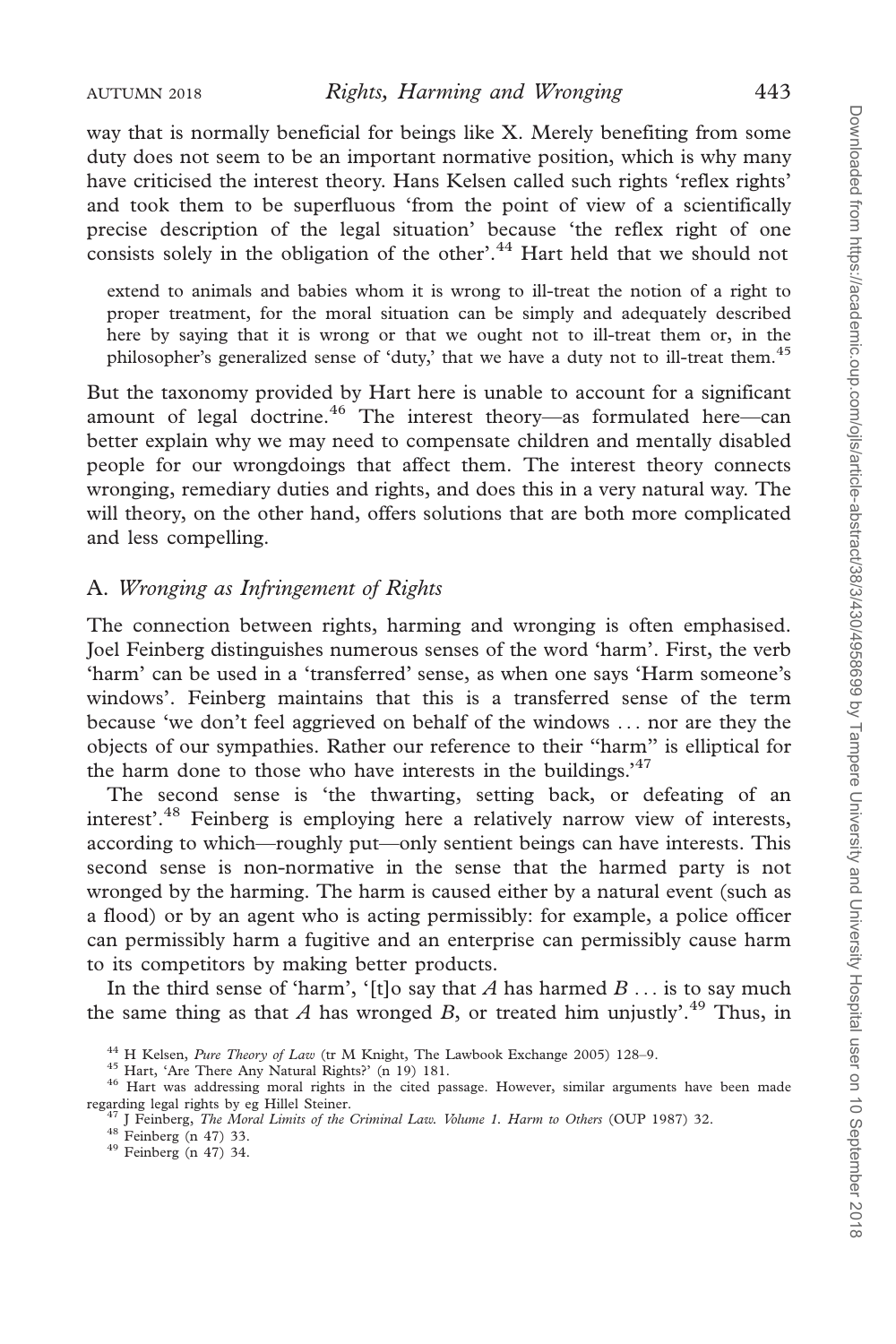this deontic sense, harming entails wronging. Wronging, in turn, is connected to rights:

One person wrongs another when his indefensible (unjustifiable and inexcusable) conduct violates the other's right, and in all but certain very special cases such conduct will also invade the other's interest and thus be harmful in the sense already explained.<sup>50</sup>

This connection between harming, wronging and rights is readily intelligible: it would, for instance, be odd to say that 'You have violated Mary's rights but you have not wronged her'.<sup>51</sup> Harming in this third sense—which I will call 'wrongful harming'—is pertinent to numerous legal and philosophical issues. For instance, the so-called harm principle limits (according to liberal thinkers) the justifiable scope of criminal law: only conduct that wrongfully harms others may be criminalised. Feinberg's analysis of harming is mostly intended to illuminate such issues. I will instead focus on the role of wronging in extant Western legal systems, where wronging is also a necessary condition of various forms of liability. It is well documented that certain will theorists deny the existence of children's rights, the rights of severely mentally disabled individuals and so on. However, it is less frequently pointed out what implications this limited scope of right holders has for wronging and compensatory duties. The emphasis is on civil wrongs here. As private law is often taken to be an area of law where the will theory is at its strongest, the criticism should be particularly damaging.

I maintain that will theorists—insofar as they deny rights to children and mentally disabled people—are unable to account for the point of civil liability, which is to compensate wrongfully harmed parties. The central point is expressed in the harm-compensation principle:

Harm-Compensation Principle: X can only hold a right to civil compensation if X has been harmed wrongfully.

I should stress that wrongful harming is not a sufficient condition for a right to compensation—legal systems do not always attach consequences to wrongful

 $50$  Feinberg (n 47) 34.<br> $51$  See also eg L Haworth, 'Rights, Wrongs, and Animals' (1978) 88 Ethics 95. However, some moral philosophers have claimed that moral rights and wronging are not, or do not need to be, always connected. See eg N Cornell, 'Wrongs, Rights, and Third Parties' (2015) 43 Philosophy and Public Affairs 109. I will not respond to Cornell here because my article is concerned with legal rights. Simon May, on the other hand, holds that wronging does not—or might not—always entail an infringement of a right: '[T]here could be restrictions internal to the concept of rights that constrain possible right holders: perhaps only agents can hold rights and only against other agents. But it would not follow that Sigrid could not wrong her dog by mistreating it or that she could not wrong herself by leading a life of servility and degradation. Solutions to the direction problem must capture the phenomenon of wronging but should not also be held captive to considerations about the nature of claim-rights.' SC May, 'Directed Duties' (2015) 10 Philosophy Compass 523, 524.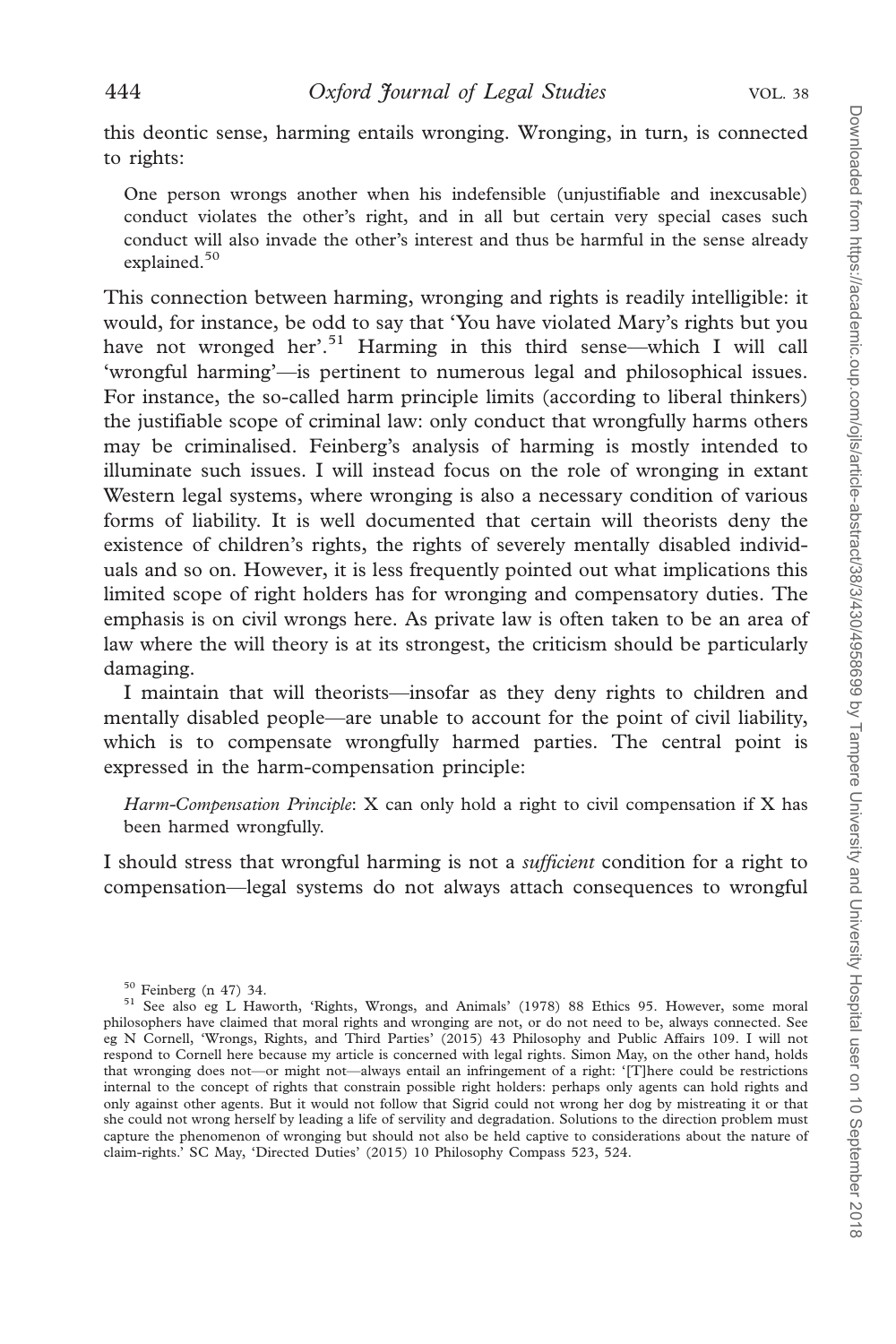conduct. In some cases, behaviour can be found to be wrongful but excusable: one has wronged someone but is not liable for the harm.<sup>52</sup>

There is one exception to this principle: it does not cover situations where X transfers the right to compensation through an exercise of legal competence.<sup>53</sup>

#### B. Test Case

Let us consider the different approaches that the interest theory and the will theory take towards a scenario where one tortiously ill-treats an infant. Say that Gilly causes some injury to baby Sam and incurs the remediary duty to pay £5000. We should first note that, at least as far as Western law is concerned, tortiously ill-treating an infant does indeed result in the duty to pay compensation; acknowledging that such a duty exists must be a point of departure in our analysis. The relevant questions then are: (1) whose right has been infringed; (2) who has been wrongfully harmed; and (3) who holds the right correlative to the remediary duty to pay compensation?

Analysing our test case with the interest theory is quite straightforward. Let us recall Formulation 1 of the offered version of the interest theory:

Formulation 1

X holds a right correlative to currently existing duty D if and only if

- (i) X can hold rights and
- (ii) a set of facts minimally sufficient to establish the contravention of duty D includes a fact that affects X's situation in a way typically detrimental for beings such as X.

By establishing that Gilly has breached her duty not to mistreat Sam, we establish that Sam has undergone a development that is typically detrimental for human beings. Sam's right has therefore been infringed, and he has been wronged because his right has been infringed. The same can be said of the duty to pay  $\ell$  5000. That duty is held towards Sam, who holds the correlative right. Even if Sam is an infant and therefore cannot dispose of the money independently, his legal guardians hold the fiduciary duty to dispose of the money in a way that is in his interests.

The story told by the will theory is much less clear. We should now distinguish 'soft' and 'hard' will theorists. Soft will theorists allow for children's rights under certain conditions, whereas hard will theorists do not. Even though HLA Hart later became a soft will theorist, he outlined in his seminal article 'Are There Any Natural Rights?' a will theory that excluded children's

 $52$  In addition, many moral wrongs are quite aptly not treated as legal wrongs, as one reviewer helpfully pointed out. If one partner in a romantic relationship is unfaithful to another partner, the infidelity is a moral<br>wrong but not a legal wrong (in most circumstances in any liberal-democratic system of governance).

<sup>53</sup> Legal competences are a proper subset of legal powers. See VAJ Kurki, 'Legal Power and Legal Competence' in McBride (n 14).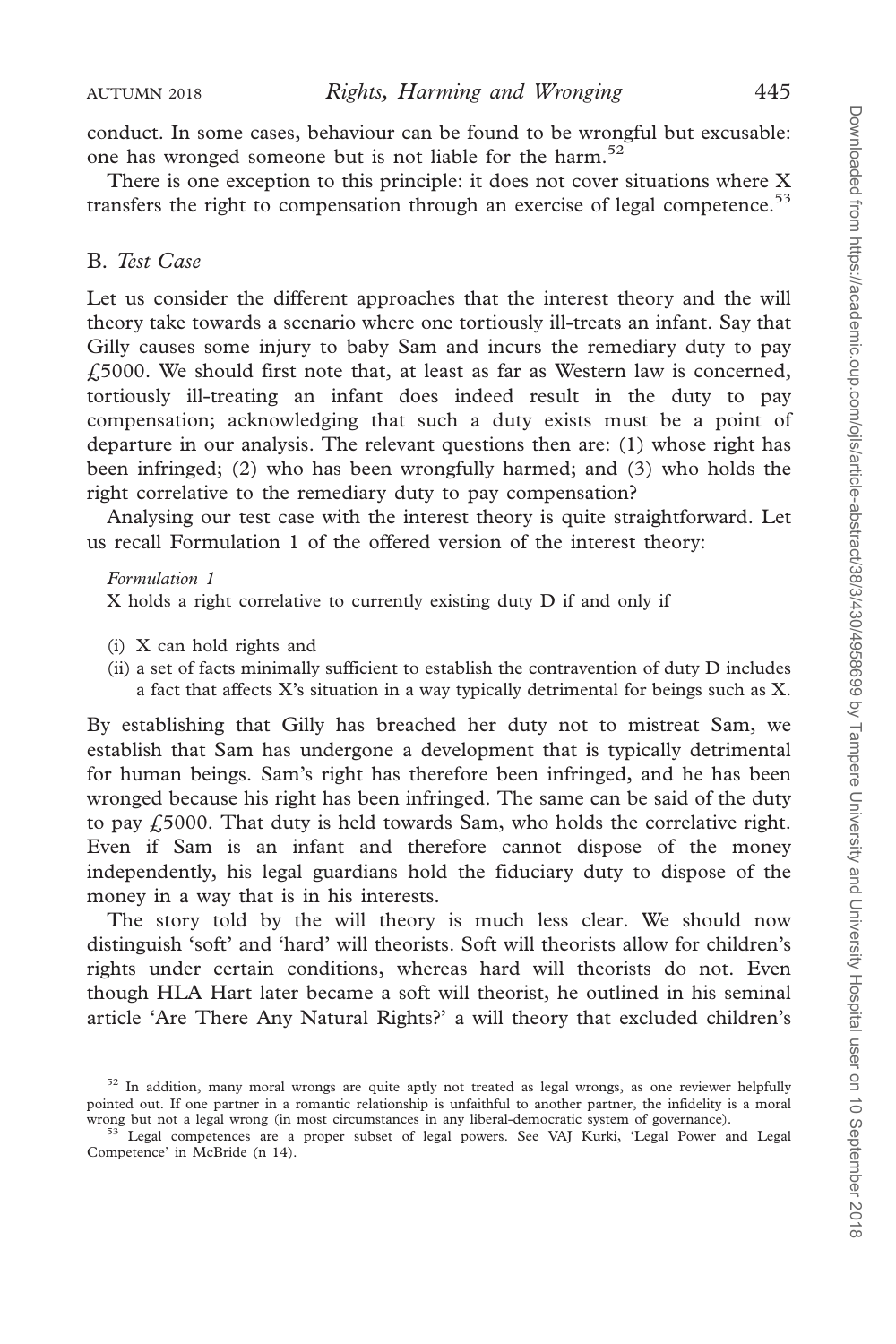rights. According to Hart, the distinctive usage of 'right'—where the term does not simply serve as a correlate of a duty—is where the right holder can waive or enforce the duty of another.<sup>54</sup> As infants are psychologically unable to perform such feats, they cannot hold rights. Infants should of course be protected in numerous ways, but this 'moral situation can be simply and adequately described here by saying that it is wrong or that we ought not to ill-treat [infants] or, in the philosopher's generalized sense of "duty," that we have a duty not to ill-treat them'.<sup>55</sup> Many will theorists share the conclusion that infants, as well as severely mentally handicapped individuals, cannot hold rights, including legal rights.<sup>56</sup> I will now focus on hard will theorists and then say some words about soft will theorists.

#### C. Test Case and Hard Will Theory

Three questions were asked regarding the scenario with Gilly and baby Sam: (1) whose right has been infringed; (2) who has been wronged; and (3) who holds the right correlative to the compensatory duty?

Hard will theorists deny that infants can hold rights, so Sam's right cannot have been infringed; neither can Sam hold the right to the compensation. Thus, a partial answer to questions 1 and 3 is 'not Sam'. There are now numerous routes the hard will theorist can take to explain the situation. He or she can (a) maintain that Sam has been wronged but deny that wrongs and rights infringements are connected, or (b) argue that the wronging and the rights infringement have been directed at someone else—or no one.

If a will theorist concedes that the injured baby has been wronged by the perpetrator, she must disassociate wronging from rights: one can be wronged without having one's rights infringed. Such a disassociation is strange, although conceivable. The will theorist must then proceed to provide an account of wronging and how it is distinct from rights.

The will theorist could also stand firm and hold that there can be no wronging without an infringement of a right. This would amount to claiming that the duty not to ill-treat Sam is either a non-directed duty or is a duty held towards the representative of Sam or towards the general public. In either case, the will theorist would now have to concede that the battered baby has not been wronged in any way by the ill treatment. Critics of the will theory could then add this to the list of the unintuitive implications of the will theory.

<sup>&</sup>lt;sup>54</sup> 'If common usage sanctions talk of the rights of animals or babies it makes an idle use of the expression "a right,'' which will confuse the situation with other different moral situations where the expression ''a right'' has a specific force and cannot be replaced by the other moral expressions which I have mentioned.' Hart, 'Are There<br>Any Natural Rights?' (n 19) 181.

<sup>&</sup>lt;sup>55</sup> Hart, 'Are There Any Natural Rights?' (n 19) 181.<br><sup>56</sup> Carl Wellman, among others, insists that infants cannot hold rights, even if he admits to having "suffered a period of intellectual and emotional crisis'' after realizing this implication of his will theory. Wellman (n 10) 114. Hillel Steiner has also denied consistently that young children could hold rights, as has Nigel Simmonds (regarding moral rights).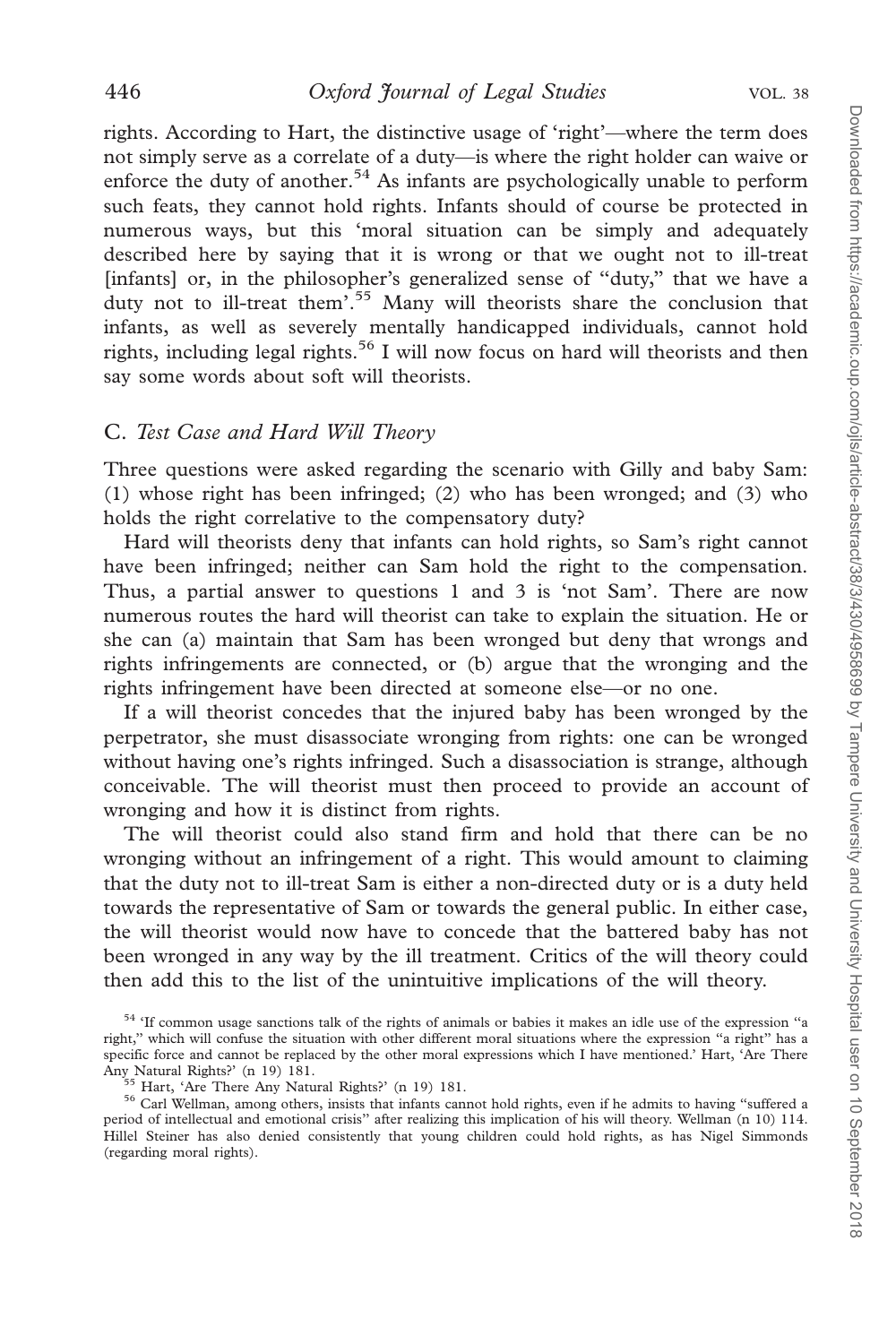Some hard will theorists (such as Steiner) maintain that rights seemingly held by children and mentally disabled people are in fact held by their legal representatives or officials. Such a view has numerous problems when applied to the scenario at hand. Let us assume that Sam is represented by a parent. Hard will theorists should explain why ill-treating Sam entails wronging Sam's parent and infringing the parent's rights. I can think of only one potential explanation: Sam is the property of his parent. In addition to its repugnancy, this explanation is also unable to make sense of the relevant legal doctrines. For instance, the compensation is normally treated as separate from the property of the parent. In civilian jurisdictions, the child holds the title to the money, which cannot be used to cover the debts of the parent. In common-law countries, a trust would likely be set up for the child. In either case, the parent (or some other guardian) will likely be able to control the money, although he or she will be under the fiduciary duty to use the money in accordance with the child's best interests.

The option remaining for the hard will theorist would be to understand the duty not to abuse Sam as a non-directional duty, borne towards no one. This approach would be in line with Hart's early thinking on rights, but it is unable to explain and justify the duty to compensate. There are two issues. First, tort law is generally built on the ideas of harm (caused by wronging) and rights violation.57 These ideas both justify and render intelligible the main features of tort law.<sup>58</sup> Why should anyone compensate anyone else, if no one has been wronged and no one's rights have been violated? The second issue has to do with the direction of the compensatory duty. That a compensatory duty could be borne towards no one in particular is strange to the point of being unintelligible. What does it mean to have an undirected duty to pay  $\frac{25000}{59}$ The compensatory duty could also be borne towards the general public (the state, municipality or such) or some other private party (the child's representative). It is, however, peculiar to maintain that the duty not to ill-treat children is not held towards anyone but that a dereliction of the duty would nevertheless result in a duty to compensate someone. Compensatory private-law duties should be held towards the same party as their accompanying primary duties.

To sum up, understanding rights in terms of the hard will theory results in very unsatisfactory conclusions as regards civil liability. Hard will theorists must (1) reject the intuitive and widely accepted connection between rights, wronging and compensation, (2) maintain that beating a child actually involves

<sup>57</sup> See eg s 1.1 in G Coleman, J Hershovitz and S Mendlow, 'Theories of the Common Law of Torts' in Stanford Encyclopedia of Philosophy (2015) <[https://plato.stanford.edu/archives/win2015/entries/tort-theories/>](https://plato.stanford.edu/archives/win2015/entries/tort-theories/)accessed 15 November 2017.

 $58$  A utilitarian might of course hold that the justification of tort law lies primarily in considerations other than wronging and rights violation. They could regardless accept that these concepts are useful in *explaining* tort law<br>doctrine.

 $59$  Gilly's duty to pay £5000 to a charity of her choosing could perhaps be described as undirected. Such a duty could arise as result of a settlement, but not as a matter of tort law.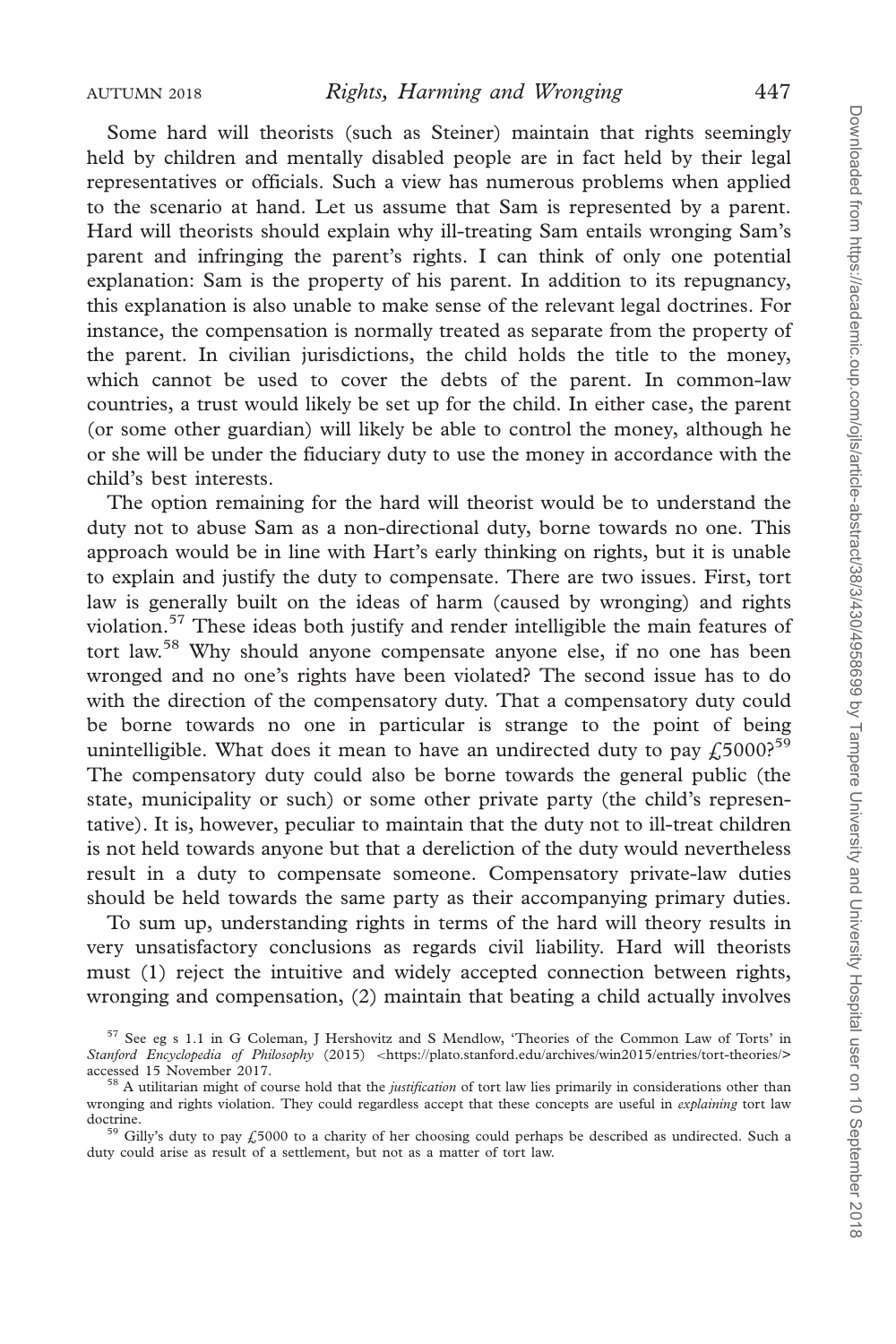wronging someone else and that the resulting duty to compensate is borne towards that party as well or (3) claim that both the duty not to maltreat children and the compensatory duty are borne towards no one, which is unintelligible.

## D. Test Case and Soft Will Theory

Soft will theorists generally do allow for children's rights. How exactly they accommodate such rights varies. Here, I will only address Hart's version. Hart—who was depicted above as a hard will theorist—later became a soft will theorist, at least as far as the legal rights of children are concerned. In Essays on Bentham, he wrote:

Where infants or other persons not *sui juris* have rights, such powers and the correlative obligations are exercised on their behalf by appointed representatives and their exercise may be subject to approval by a court. But since (a) what such representatives can and cannot do by way of exercise of such power is determined by what those whom they represent could have done if *sui juris* and (b) when the latter become sui juris they can exercise these powers without any transfer or fresh assignment; the powers are regarded as belonging throughout to them and not to their representatives, though they are only exercisable by the latter during the period of disability.<sup>60</sup>

This approach to children's rights is quite influential, and has since been endorsed by, for instance, Nigel Simmonds.<sup>61</sup> However, Hart's treatment is very brief and leaves undetermined exactly whom he intends to include among potential right holders in this extension of the will theory. Phrases such as 'when the latter become *sui juris'* and 'period of disability' suggest that Hart is mainly thinking of cases where an individual is *alieni iuris* for a period of time before becoming *sui iuris* (children of sound mind, individuals with temporary mental disorders and so on). Let us call this alternative WT1. This interpretation would exclude individuals who can never attain the requisite mental status to exercise their rights, such as severely mentally disabled individuals. As regards our test case of civil compensation, WT1 would now have exactly the same problems as hard will theories if we replaced children with severely mentally disabled individuals.

WT1 is likely the correct interpretation, though it is possible that Hart intended permanently mentally disabled individuals to be included among right holders, even if his criterion (b) is inapplicable to these individuals. This version of the will theory—let us call it WT2—is not susceptible to the criticism above. It does, however, depart considerably from the initial premises of the will theory; one might even ask if we are talking about a will theory at all

<sup>&</sup>lt;sup>60</sup> HLA Hart, *Essays on Bentham. Jurisprudence and Political Theory* (Clarendon Press 1982) 184–5.<br><sup>61</sup> NE Simmonds, 'Rights at the Cutting Edge' in MH Kramer, NE Simmonds and H Steiner, *A Debate over* 

Rights. Philosophical Enquiries (OUP 1998) 226–7. Simmonds only accepts that children can hold legal rights.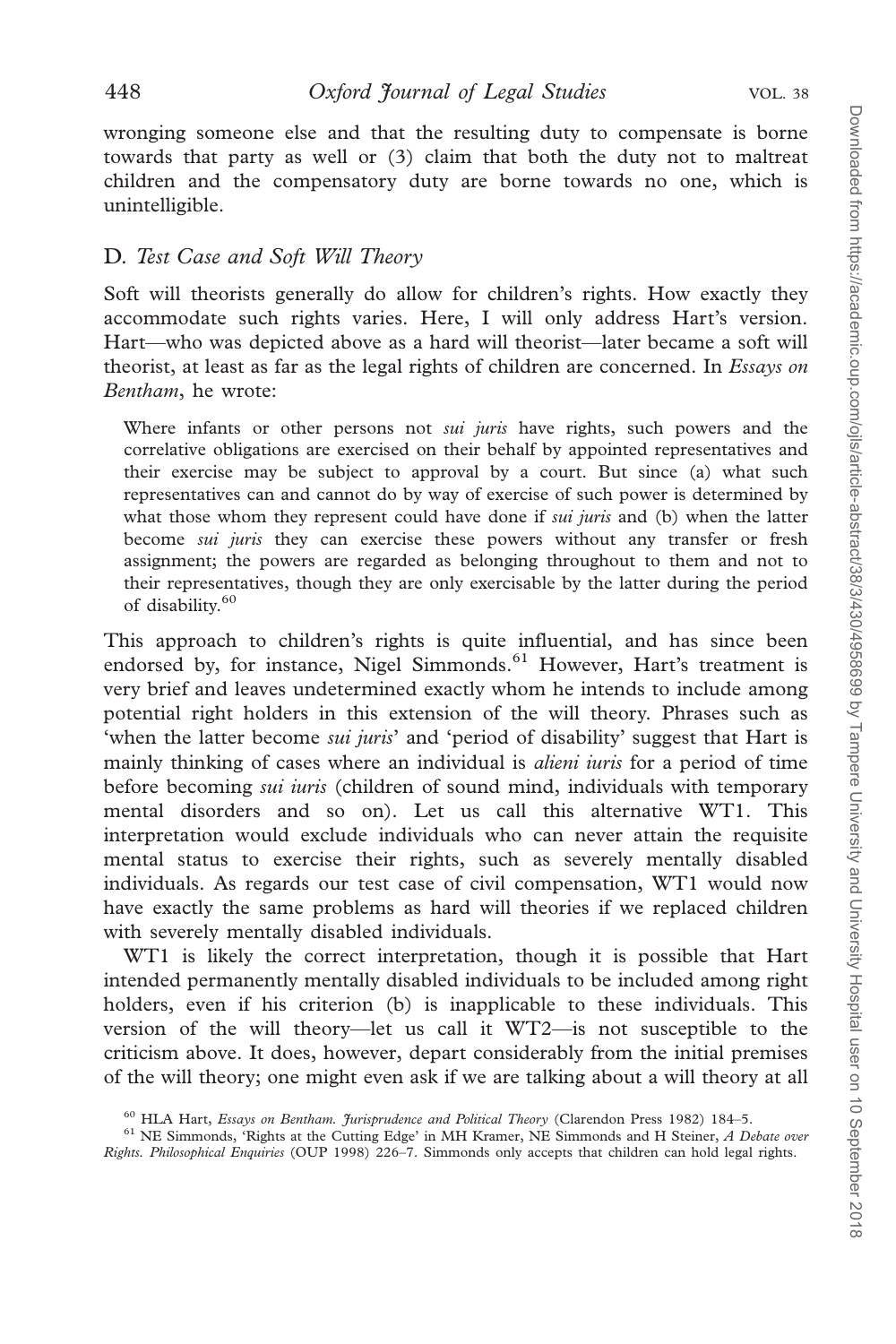anymore. After all, WT2 ascribes rights to beings that do not—and can never possess the relevant kind of will. For instance, if we adopt WT2, it is rather difficult to see why non-human animals could not also hold legal rights, given that the appointed representative clearly cannot represent the will of the principal, only his, her or its interests. The representative is thus, roughly put, a trustee rather than an agent of the principal.<sup>62</sup> Consider the fact that in some US states, pets can be the beneficiaries of trusts.<sup>63</sup> It follows quite straightforwardly that such pets hold WT2 rights: they hold an equitable title to property, and the relevant 'powers and the correlative obligations are exercised on their behalf by appointed representatives', to use Hart's choice of words. I do not find this ascription of rights objectionable at all, but animal rights do not fit well with the basic tenets of the will theory.

#### E. Summing Up

Most versions of the will theory do not manage to explain why the wrongful harming of children and severely mentally disabled people can result in compensatory duties. The interest theory, on the other hand, offers a straightforward and intelligible explication of this feature of tort law.

The interest theory can also explain the common-law institution of nominal damages. According to this practice, courts award a symbolic sum—typically  $f(1)$  or so—in recognition that the plaintiff has been wronged without having suffered a compensable loss. Awarding nominal damages can typically result from two types of circumstances, both of which the interest theory can readily explain. The defendant can either (1) have violated some interest of the plaintiff—an interest protected through rights—that is not economically quantifiable or (2) have failed in his duty in a way that is typically detrimental for the plaintiff but has in this particular case not resulted in any detriment. In both cases, the plaintiff's right has been transgressed even though he or she has not been harmed.

# Conclusion

A simpler formulation of Kramer's interest theory has been offered here. This formulation explains why the infringement of rights, wronging and harming are connected in an intimate way—the holding of a right consists in being one of the parties who stand to undergo typically detrimental development when the duty is breached. To go back to Van Duffel's adequacy constraints, the offered

<sup>&</sup>lt;sup>62</sup> The distinction between these two types of representation has been highlighted by Carl Wellman. Wellman (n 10)  $114-15$ .

 $63$  The New York Times wrote in 2005 that 27 states allowed pet trusts. M Mott, 'And to My Dog, I Leave a \$10,000 Trust Fund' New York Times (22 May 2005) <<http://nyti.ms/1KUmJ9T>> accessed 15 June 2016.